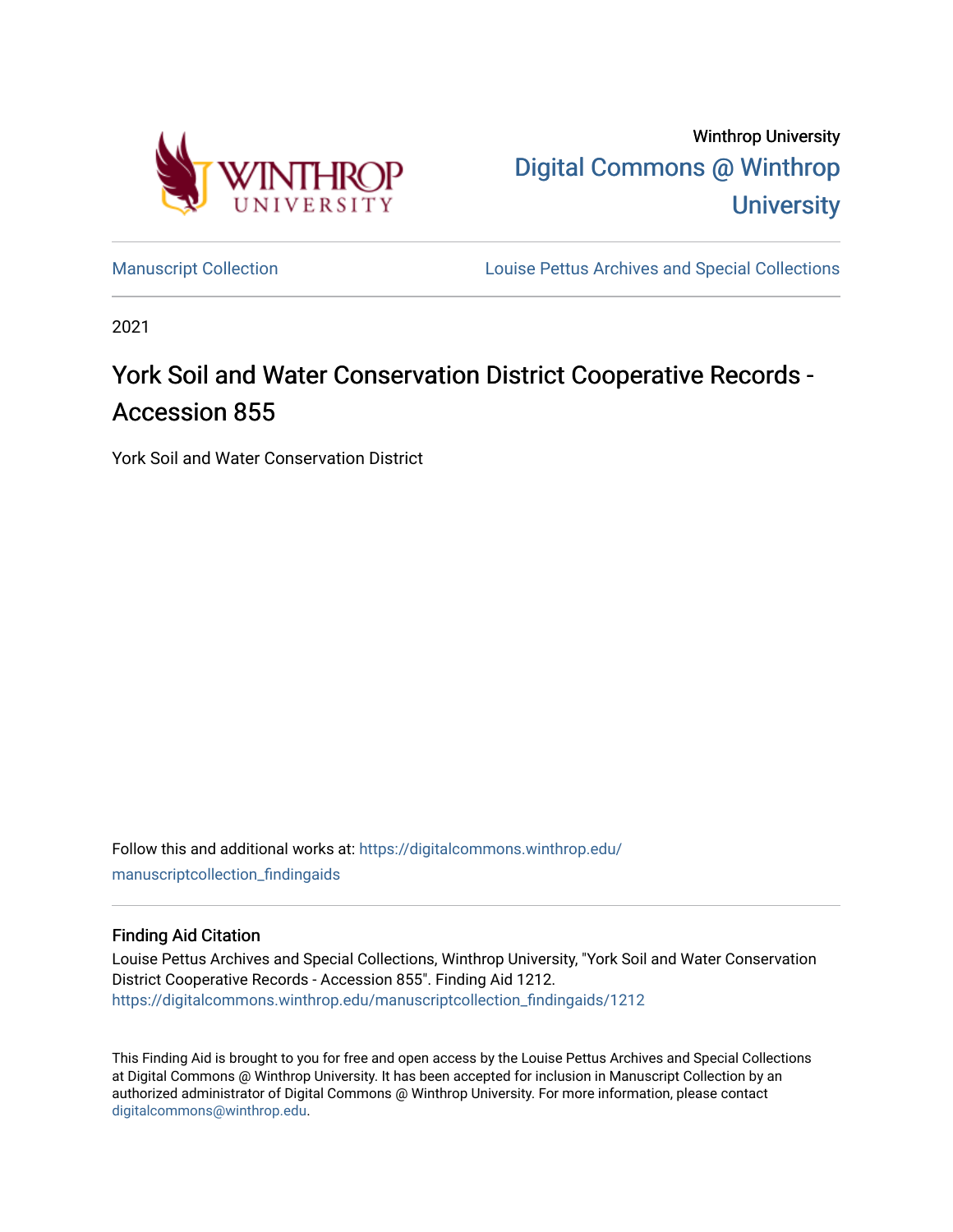# **WINTHROP UNIVERSITY LOUISE PETTUS ARCHIVES & SPECIAL COLLECTIONS**

**MANUSCRIPT COLLECTION**

■日報新行

# **ACCESSION 855**

# **YORK SOIL AND WATER CONSERVATION DISTRICT**

mm

1940-1987

26 Boxes, 624 Folders

**REAL PROPERTY**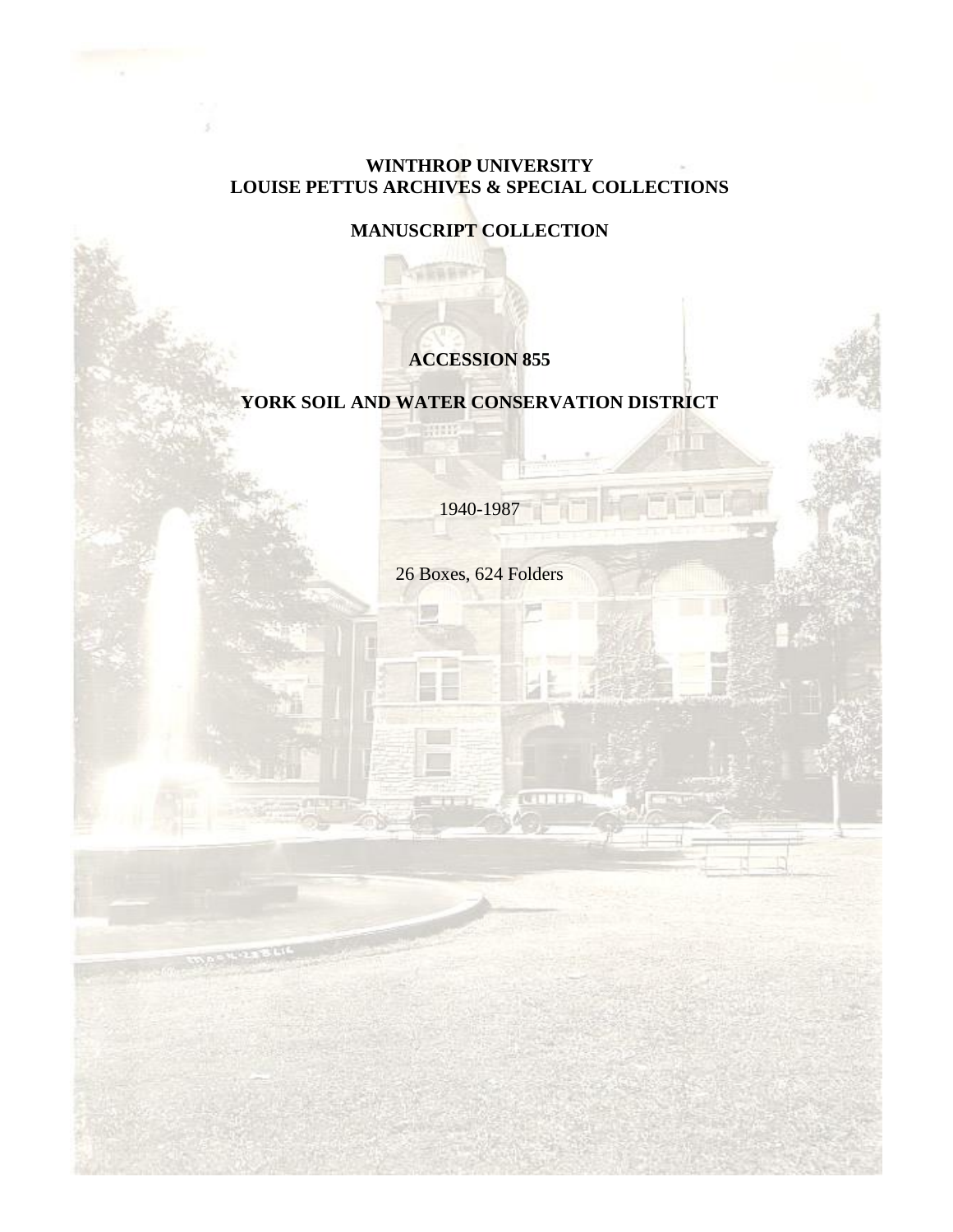#### **WINTHROP UNIVERSITY LOUISE PETTUS ARCHIVES & SPECIAL COLLECTIONS**

#### **MANUSCRIPT COLLECTION**

ACC. NO.: **855** PROCESSED BY: Derek Gee ADDITIONS: \_\_\_\_\_, \_\_\_\_, \_\_\_\_\_\_, \_\_\_\_\_\_\_ DATE: <u>June 18, 2001</u>

NO. OF SECTIONS: 2

#### **YORK SOIL AND WATER CONSERVATION DISTRICT COOPERATIVE RECORDS**

**I**

The records of the York Soil and Water Conservation District Cooperative Files were deposited with the archives on 27 October 1994 by W.B. Wilkerson, Jr.

> Linear Feet of shelf space occupied: 6.50 linear feet Approximate No. of pieces: 13,000

Restrictions: Open to researchers under the rules and regulations of the Louise Pettus Archives & Special Collections at Winthrop University.

Literary Rights: For information concerning literary rights please contact the Louise Pettus Archives & Special Collections at Winthrop University.

Scope and Content Note: **The collection consists of the participant files in accordance with the business practices of the York Soil and Water Conservation District. Listed alphabetically by last name, with the years of operation ranging from 1940- 1987. Included in each folder are the original signed contracts (to insure completion of irrigation and other improvements of the land), rough sketches and blue plats of acreage, and some areal photos of the land**.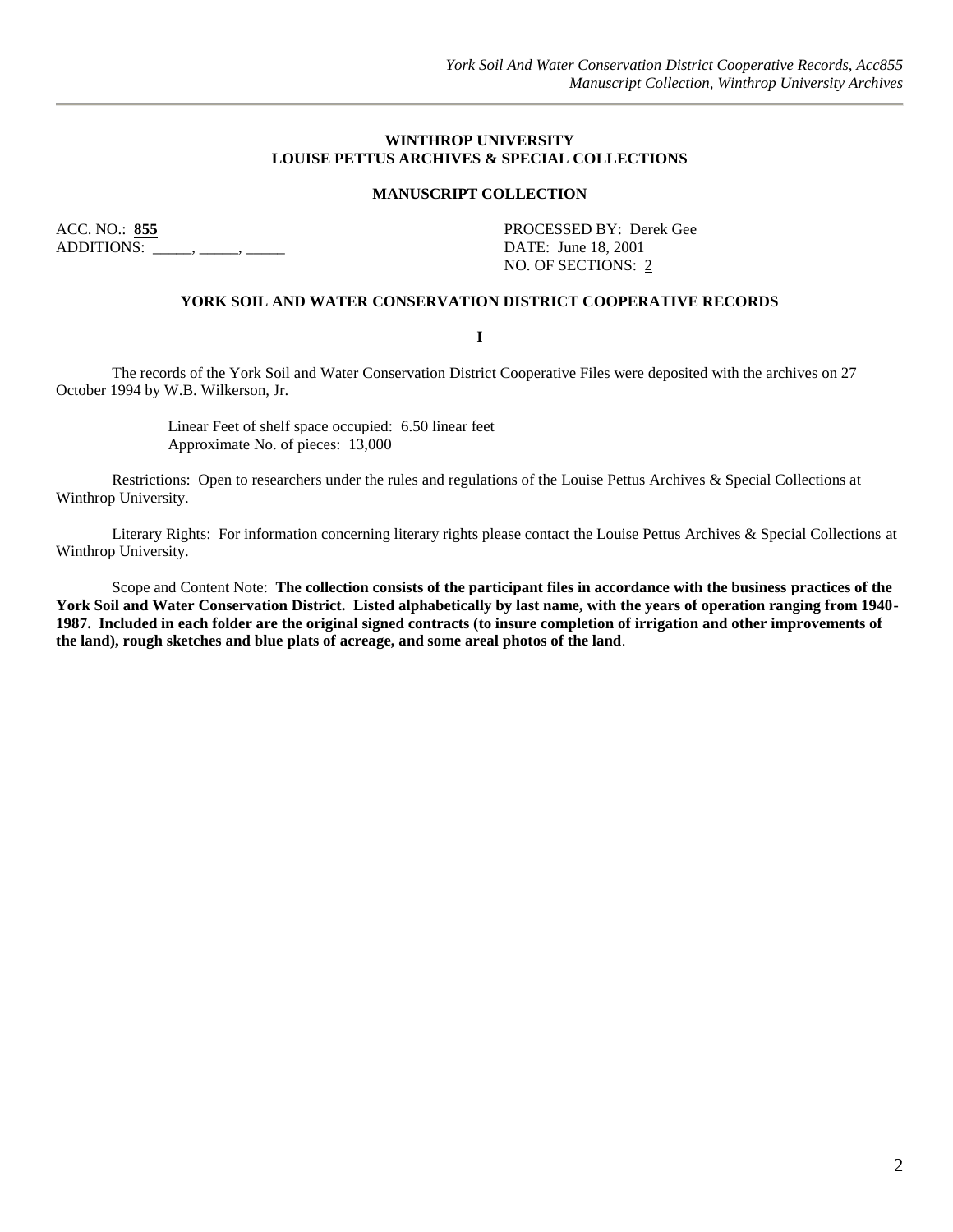## **II**

## **DESCRIPTION OF SERIES**

| $Box(es)$ Folder(s) |         | <b>Series</b>                                                                                                                                                                                                                                                                                                                                            | Year(s)   |
|---------------------|---------|----------------------------------------------------------------------------------------------------------------------------------------------------------------------------------------------------------------------------------------------------------------------------------------------------------------------------------------------------------|-----------|
| $1-26$              | $1-623$ | CONTRACTS, SURVEYS, PHOTOGRAPHS<br>This series consists of Contracts, Surveys, Photographs, and other records related to<br>surveys conducted by the York Soil and Water Conservation District Cooperative.<br>The surveys are organized in alphabetical order by the land owner's surname.<br>*See Appendix I for alphabetical list of property owners. | 1940-1987 |
| 26                  | 624     | <b>INDEX</b><br>This series consists of an index created by the York Soil and Water Conservation<br>District Cooperative.                                                                                                                                                                                                                                | nd        |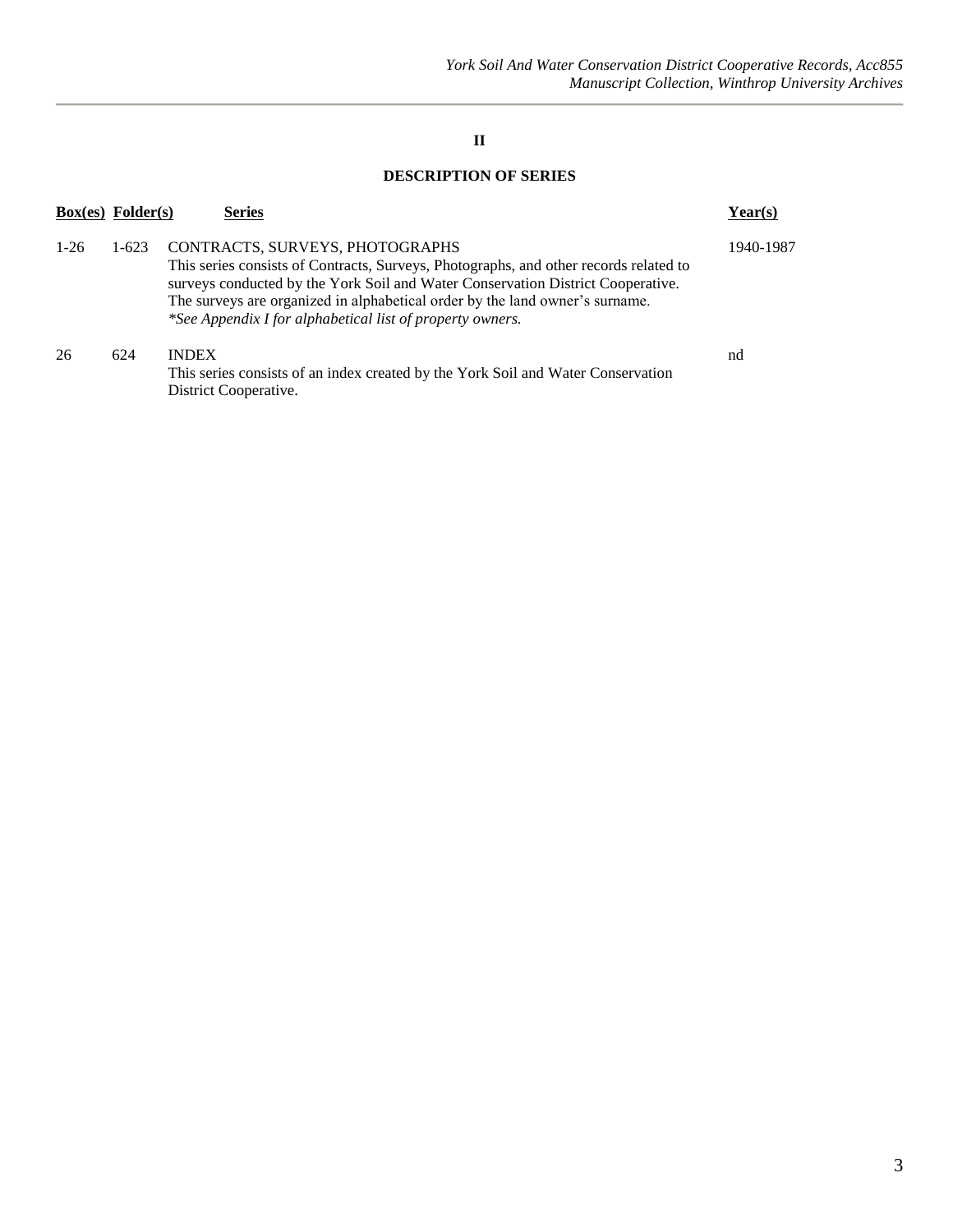# **APPENDIX I**

| <b>Box(es)</b> Folder(s)<br><b>Property Owner</b> | $Year(s)$ |
|---------------------------------------------------|-----------|
| 1<br>$\mathbf{1}$<br>Abernathy, J. M.             | 1963      |
| $\overline{c}$<br>$\mathbf{1}$<br>Abernathy, Sam  | 1957-1958 |
| 3<br>Adams, Craig<br>1                            | 1955-1957 |
| 4<br>Adams, Green<br>1                            | 1962-1963 |
| 5<br>Adams, J. T.<br>1                            | 1956-1960 |
| 6<br>Adams, J. T.<br>1                            | 1962-1980 |
| 7<br>1<br>Adams, M. J.                            | 1968-1969 |
| 8<br>Adkins, Glen<br>1                            | 1950-1969 |
| 9<br>Adkins, John<br>1                            | 1968-1976 |
| 10<br>Adkins, John J.<br>1                        | 1968-1983 |
| 11<br>Adkins, Thomas L.<br>1                      | 1967-1972 |
| 12<br>Adkins, Thomas L.<br>1                      | 1956-1961 |
| 1<br>13<br>Adkins, William Ben                    | 1975      |
| 1<br>14<br>Adkins, William L.                     | 1973      |
| 15<br>Alexander, Floyd C.<br>1                    | 1967-1968 |
| Alexander, Jerry<br>1<br>16                       | 1977      |
| Alexander, M. B.<br>1<br>17                       | 1955-1978 |
| 18<br>Alexander, W. G.<br>1                       | 1966      |
| 19<br>Alford, Loyd<br>1                           | 1953-1963 |
| 20<br>1<br>Allen, Eugene                          | 1968      |
| 21<br>Allison, J. B.<br>1                         | 1958-1976 |
| 22<br>Allman, Mrs. Arsonia<br>1                   | 1963-1977 |
| 23<br>Alsobrooks, Duane<br>1                      | 1968      |
| 1<br>24<br>Amaker, Wesley                         | 1967-1971 |
| $\mathbf{1}$<br>25<br>Amaker, Wesley              | 1960-1963 |
| 26<br>Amaker, Wesley<br>1                         | 1958-1960 |
| 27<br>American Legion<br>1                        | 1956-1957 |
| 28<br>$\mathbf{1}$<br>Andrews, Mrs. J. E.         | 1978-1982 |
| $\overline{2}$<br>29<br>Armstrong, C. F.          | 1962      |
| $\overline{2}$<br>30<br>Armstrong, Oliver B.      | 1959      |
| $\mathfrak{2}$<br>31<br>Armstrong, R. J.          | 1941-1943 |
| $\mathfrak{2}$<br>32<br>Armstrong, R. J.          | 1951      |
| $\mathfrak{2}$<br>33<br>Ashe, A. A.               | 1962-1967 |
| $\mathfrak{2}$<br>34<br>Ashe Brick Co.            | 1975      |
| $\overline{2}$<br>35<br>Ashe, Grier               | 1960-1968 |
| $\overline{2}$<br>36<br>Austell, J. C.            | 1953-1957 |
| $\overline{2}$<br>37<br>Austin, B. F.             | 1949      |
| $\mathfrak{2}$<br>38<br>Auten, A. A.              | 1953-1958 |
| $\mathfrak{2}$<br>39<br>Auten, Everett A.         | 1965      |
| $\overline{c}$<br>40<br><b>Bailes Brothers</b>    | 1957      |
| $\boldsymbol{2}$<br>41<br>Bailes, Cynthia         | 1957      |
| $\sqrt{2}$<br>Bailes, Frank<br>42                 | 1964-1972 |
| $\sqrt{2}$<br>43<br>Bailes, Frank                 | 1964-1968 |
| $\overline{2}$<br>44<br>Bailey, Dana              | 1951      |
| $\sqrt{2}$<br>45<br>Baird, William S.             | 1947      |
| $\boldsymbol{2}$<br>Baird, William S.<br>46       | 1948      |
| $\boldsymbol{2}$<br>Baker, George W.<br>47        | 1948      |
| $\boldsymbol{2}$<br>Bankhead, J. C.<br>48         | 1958-1984 |
| $\overline{2}$<br>Bankhead, James R.<br>49        | 1943-1967 |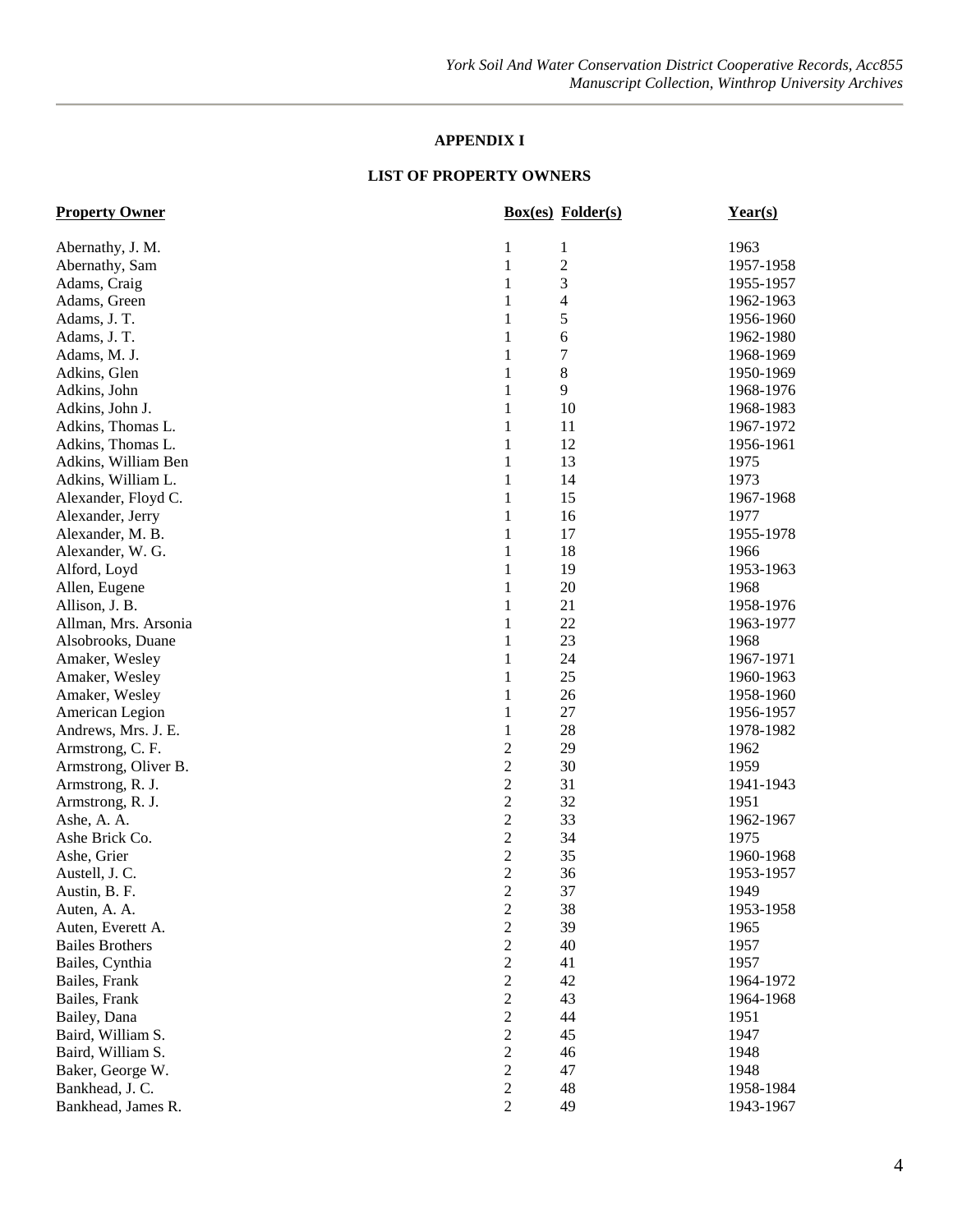| <b>Property Owner</b>  |                | <b>Box(es)</b> Folder(s) | Year(s)                |
|------------------------|----------------|--------------------------|------------------------|
| Bankhead, James R.     | 2              | 50                       | 1952-1961              |
| Bankhead, K. L.        | $\overline{c}$ | 51                       | 1982                   |
| Bankhead, Porter L.    | $\overline{c}$ | 52                       | 1978                   |
| Bankhead, W. W.        | $\overline{c}$ | 53                       | 1971-1973              |
| Bar, F. Ranch          | $\overline{c}$ | 54                       | 1974                   |
| Barber, Dotson         | $\overline{c}$ | 55                       | 1947                   |
| Barber, Lewis C.       | $\overline{c}$ | 56                       | 1964                   |
| Barber, Robert A.      | 3              | 57                       | 1953                   |
| Barnes, Frank S.       | 3              | 58                       | 1956                   |
| Barnes, Frank S.       | 3              | 59                       | 1956-1957              |
| Barnes, John M.        | 3              | 60                       | 1950-1974              |
| Barnett, H. T.         | 3              | 62                       | 1955-1968              |
| Barnett, James C.      | 3              | 63                       | 1955-1964              |
| Barnett, James W.      | 3              | 64                       | 1947-1960              |
| Barnett, Robert C.     | 3              | 65                       | 1969-1977              |
| Barnett, R. E.         | 3              | 66                       | 1937-1939              |
| Barnett, R. W.         | 3              | 67                       | 1949-1963              |
| Barnett, William Leroy | 3              | 68                       | 1965-1966              |
| Barnett, William Leroy | 3              | 69                       | 1965-1971              |
| Barnwell, Iva B.       | 3              | 70                       | 1965                   |
| Beal, Giles O, Jr.     | 3              | 71                       | 1961-1963              |
|                        | 3              | 72                       | 1951-1982              |
| Beamguard, Harry       | 3              | 73                       | 1954-1969              |
| Beattie, G. V.         |                | 74                       |                        |
| Bell, J.C.             | 3              | 75                       | 1946-1974              |
| Belt, Joseph W.        | 3<br>3         | 76                       | 1965-1977<br>1963-1968 |
| Belton, W. D., Jr.     | 3              | 77                       |                        |
| Bennett, J. E.         |                |                          | 1956                   |
| Bennett, W. E.         | 3              | 78                       | 1957                   |
| Berry, William E.      | 4              | 79                       | 1956-1969              |
| Betune, J. A.          | 4              | 80                       | 1974-1978              |
| Bess, Greg             | 4              | 81                       | 1973-1974              |
| Bigger, Miles A.       | 4              | 82                       | 1953-1963              |
| Bigger, R. A., Jr.     | 4              | 83                       | 1940-1978              |
| Bigger, Roger W.       | 4              | 84                       | 1954-1965              |
| Biggers, Frank         | 4              | 85                       | 1963-1972              |
| Black, Charles S.      | 4              | 86                       | 1959-1967              |
| Black, Ed              | 4              | 87                       | 1975                   |
| Black, Jess            | 4              | 88                       | 1949-1964              |
| Black, Jess            | 4              | 89                       | 1940-1969              |
| Black, Johnny          | 4              | 90                       | 1973-1988              |
| Black, Tom             | 4              | 91                       | 1974                   |
| Blackwelder, Henry     | $\overline{4}$ | 92                       | 1950                   |
| Blankenship, C. P.     | 4              | 93                       | 1953-1959              |
| Blankenship, John O.   | $\overline{4}$ | 94                       | 1964                   |
| Bodie, Hoyt            | $\overline{4}$ | 95                       | 1972-1973              |
| Boheler, Floyd A.      | $\overline{4}$ | 96                       | 1961                   |
| Bolin, Bobby           | 4              | 97                       | 1974                   |
| Bolin, Bobby           | 4              | 98                       | 1960-1974              |
| Bolin, C.O.            | 4              | 99                       | 1966                   |
| Bolin, Dan W.          | $\overline{4}$ | 100                      | 1968                   |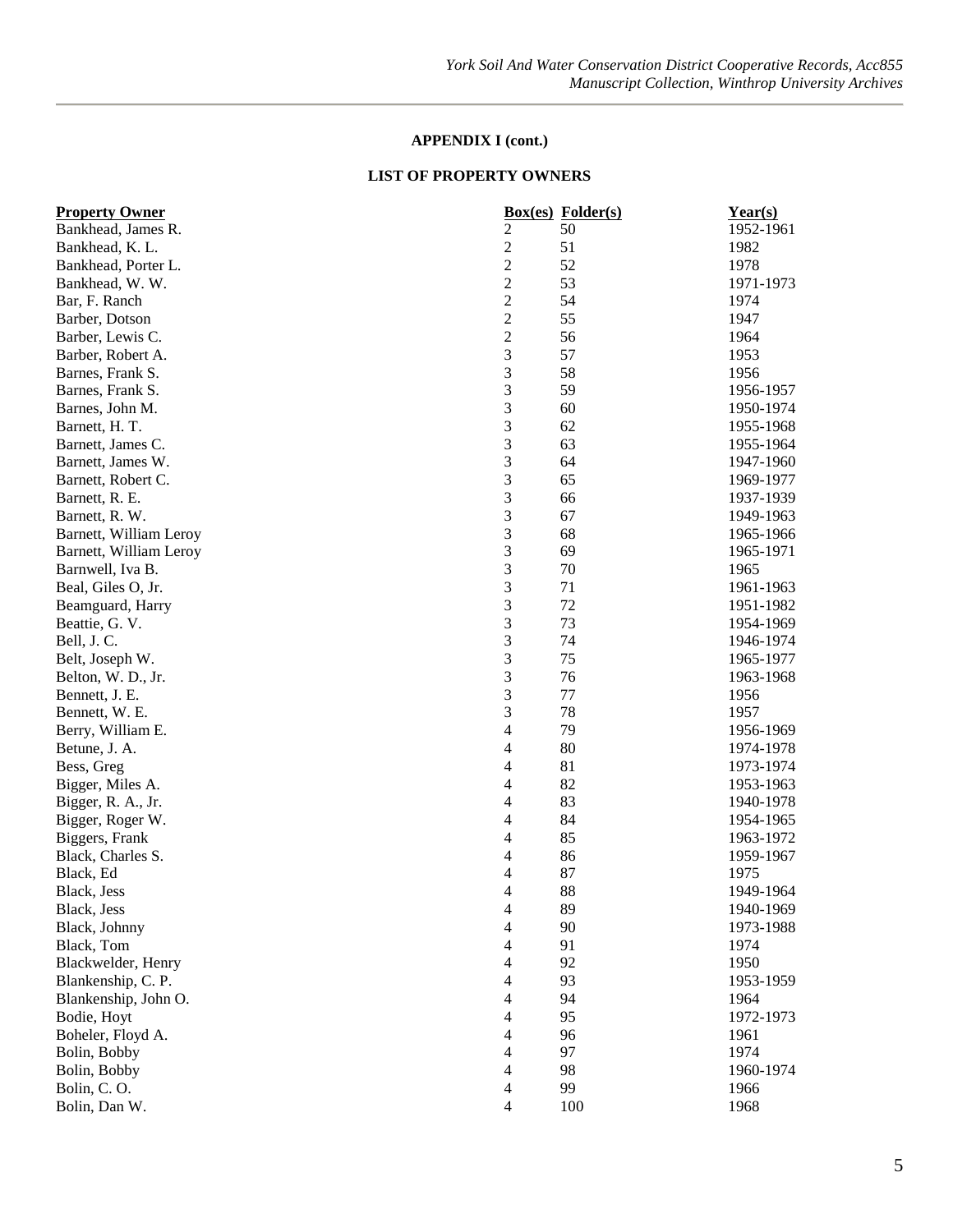| <b>Property Owner</b>     |                       | <b>Box(es)</b> Folder(s) | Year(s)                |
|---------------------------|-----------------------|--------------------------|------------------------|
| Bolin, Faye               | 4                     | 101                      | 1967                   |
| Bolin, Jack               | 4                     | 102                      | 1950-1954              |
| Bolin, James              | 4                     | 103                      | 1974-1986              |
| Bolin, James R.           | 4                     | 104                      | 1954-1958              |
| Bolin, Roy                | 4                     | 105                      | 1959-1977              |
| Bookout, James Ed         | $\mathfrak s$         | 106                      | 1958-1994              |
| Boy Scouts (Troop 37)     | 5                     | 107                      | 1966                   |
| <b>Boyd Brothers</b>      | 5                     | 108                      | 1954-1960              |
| Boyd, Clarence L., Jr.    | 5                     | 109                      | 1970-1973              |
| Boyd, Clint               | 5                     | 110                      | 1980                   |
| Boyd, E.E.                | 5                     | 111                      | 1955-1964              |
| Boyd, Franklin            | 5                     | 112                      | 1968-1974              |
| Boyd, Franklin            | $\sqrt{5}$            | 113                      | 1968-1974              |
| Boyd, Franklin            | 5                     | 114                      | 1968-1974              |
| Boyd, George R.           | 5                     | 115                      | 1949-1954              |
| Boyd, J. G.               | 5                     | 116                      | 1944-1959              |
| Boyd, Nellie R.           | 5                     | 117                      | 1956-1972              |
| Boyd, Paul                | $\sqrt{5}$            | 118                      | 1968-1981              |
| Boyd, Stephen R.          | 5                     | 119                      | 1953-1973              |
| Boykes, Charles           | 5                     | 120                      | 1973-1981              |
| Bradley, Dewhitt          | 5                     | 121                      | 1976-1977              |
| Bradley, Paul             | 5                     | 122                      | 1960-1964              |
| Bradshaw, Rob W., Jr. (?) | 6                     | 123                      | 1970                   |
| Brakefield, James E.      | 6                     | 124                      | 1948-1971              |
| Brand, R. Alfred          | 6                     | 125                      | 1971                   |
| Brandon, J. C.            | 6                     | 126                      | 1954-1958              |
| Brandon, J. W.            | 6                     | 127                      | 1959-1960              |
| Brandon, J. W.            | 6                     | 128                      | 1964-1981              |
| Brandon, N. G.            | 6                     | 129                      | 1940                   |
| Braswell, E. B.           | 6                     | 130                      | 1970-1971              |
| Brazzwell, Jess Albert    | $\sqrt{6}$            | 131                      | 1960-1963              |
| Brazwell, Jess Albert     | $\sqrt{6}$            | 132                      | 1961-1962              |
| Brooks, James H.          | 6                     | 133                      | 1973-1982              |
| Brown, Dr. Charles        | 6                     | 134                      | 1962-1967              |
| Brown, Elma N.            | 6                     | 135                      | 1977-1979              |
| Brown, Jim                | 6                     | 136                      | 1962                   |
| Brown, Neil               | 6                     | 137                      | 1951-1965              |
| Brown, Neil               | 6                     | 138                      | 1941-1965              |
| Brown, Ray                | 6                     | 139                      | 1952-1955              |
| Brown, R. R.              | 6                     | 140                      | 1954-1969              |
| Brown, S.L.               | $\boldsymbol{6}$      | 141                      | 1962                   |
| Brown, W.                 | $\boldsymbol{6}$      | 142                      | 1987                   |
| Bryant, Ray R.            | $\boldsymbol{6}$      | 143                      | 1959-1960              |
| Bryant, Teddy             | 6                     | 144                      | 1973                   |
| Buchanan, Rob A.          | 6                     | 145                      | 1973                   |
| Buice, Mrs. R. W.         |                       |                          |                        |
|                           | 6<br>$\boldsymbol{7}$ | 146<br>147               | 1945-1972              |
| Bumgardner, Charles       |                       |                          | 1967-1971<br>1962-1964 |
| Bumgardner, W. B.         | $\tau$                | 148                      |                        |
| Burkins, Jake             | $\tau$                | 149                      | 1949-1968              |
| Burks, Elizabeth R.       | $\tau$                | 150                      | 1965-1968              |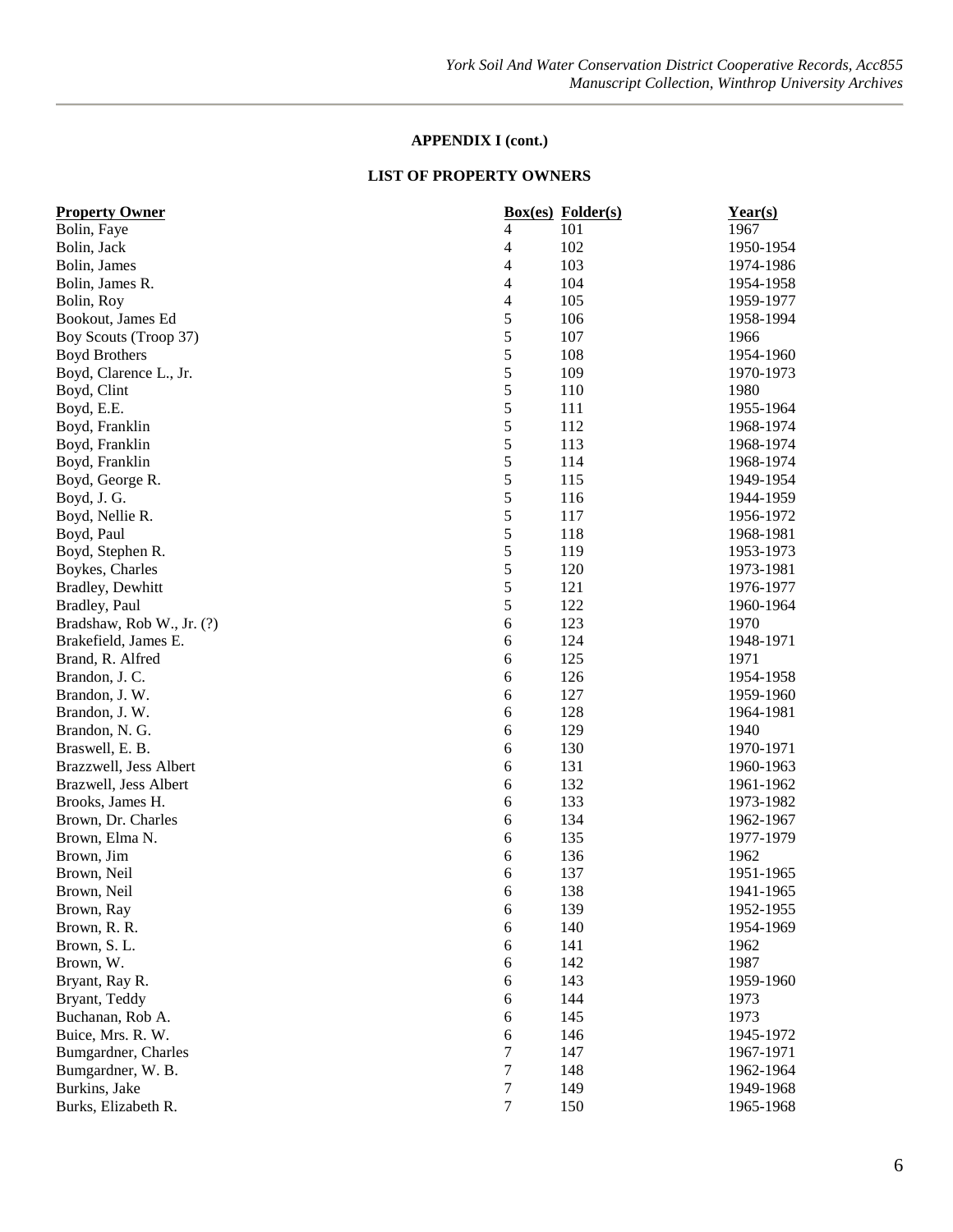| 7<br>151<br>$\boldsymbol{7}$<br>152<br>Burns, W. W. (?)<br>1956-1957<br>$\boldsymbol{7}$<br>153<br>Burrell, R. C.<br>1955-1963<br>7<br>Burris, John W. and Son<br>154<br>1961-1967<br>7<br>Burris, Thomas E., Jr.<br>155<br>1961-1987<br>7<br>Burton, Lyle F.<br>156<br>1951-1954<br>7<br>157<br>Byrum, Luther E.<br>1960-1981<br>$\boldsymbol{7}$<br>158<br>1967<br>Cain, W.L.<br>7<br>Caldwell, Richard "Dick"<br>159<br>1977-1985<br>$\overline{7}$<br>160<br>Caldwell, Le<br>1960-1978<br>$\boldsymbol{7}$<br>161<br>Cameron, W. B.<br>1953-1975<br>$\boldsymbol{7}$<br>162<br>Camp Catawba<br>1968-1971<br>7<br>163<br>Camp Thunderbird<br>1973-1978<br>$\overline{7}$<br>Campbell, L. J., Sr.<br>164<br>1948-1978<br>7<br>165<br>1971-1975<br>Cannon, J. C.<br>$\boldsymbol{7}$<br>166<br>1970<br>Cannon, J. C.<br>$\boldsymbol{7}$<br>167<br>1975-1980<br>Carolina Rebar Crop.<br>8<br>Carpenter, Lester<br>168<br>1973-1974<br>8<br>169<br>Carpenter, Milton<br>1959-1964<br>8<br>Carpenter, W. K.<br>170<br>1951-1956<br>8<br>171<br>Carpenter, W. W.<br>1965-1966<br>8<br>172<br>Carroll, Archie B., Jr.<br>1964-1967<br>8<br>173<br>Carroll, Clara Mae<br>1960-1966<br>8<br>174<br>Carswell, A. C.<br>1956-1961<br>8<br>Carter, E. C., Jr.<br>175<br>1946-1948<br>8<br>Carroll, David<br>176<br>1948-1964<br>8<br>177<br>Cater, Floyd W.<br>1946-1980<br>8<br>178<br>Carter, Ray<br>1946-1947<br>8<br>179<br>1946-1976<br>Carter, Ray H.<br>8<br>180<br>Carter, T. E.<br>1969<br>8<br>181<br>Cauthen, J. C.<br>1954-1972<br>8<br>Cauthen, J. C.<br>182<br>1953-1970<br>8<br>183<br>1955-1971<br>Caveny, R. W.<br>8<br>184<br>City of Rock Hill<br>1971-1980<br>8<br>185<br>1976-1981<br>Chandler, J. B.<br>8<br>186<br>Charles, J. M.<br>1977-1989<br>8<br>Charleston Rubber Co.<br>187<br>1967-1968<br>8<br>188<br>1963-1983<br>Chason, John I.<br>$\bf 8$<br>Cherry, W. B.<br>189<br>1953-1954<br>8<br>Childers, E. L.<br>190<br>1964-1973<br>8<br>Childers, Fred<br>191<br>1957-1962<br>$\,8\,$<br>192<br>Childers, Jerry J.<br>1980<br>$\,8\,$<br>193<br>1957<br>Chisholm, A.D.<br>Chisholm, Mrs. Emma<br>9<br>194<br>1968-1969<br>9<br>195<br>Church of Latter Day Saints<br>1979<br>9<br>196<br>Church Home Orphanage<br>1945-1963<br>$\overline{9}$<br>197<br>City of Rock Hill Police<br>1950-1951<br>$\overline{9}$<br>198<br>Clark, D.C.<br>1961-1967 | <b>Property Owner</b> |   | <b>Box(es)</b> Folder(s) | $Year(s)$ |
|----------------------------------------------------------------------------------------------------------------------------------------------------------------------------------------------------------------------------------------------------------------------------------------------------------------------------------------------------------------------------------------------------------------------------------------------------------------------------------------------------------------------------------------------------------------------------------------------------------------------------------------------------------------------------------------------------------------------------------------------------------------------------------------------------------------------------------------------------------------------------------------------------------------------------------------------------------------------------------------------------------------------------------------------------------------------------------------------------------------------------------------------------------------------------------------------------------------------------------------------------------------------------------------------------------------------------------------------------------------------------------------------------------------------------------------------------------------------------------------------------------------------------------------------------------------------------------------------------------------------------------------------------------------------------------------------------------------------------------------------------------------------------------------------------------------------------------------------------------------------------------------------------------------------------------------------------------------------------------------------------------------------------------------------------------------------------------------------------------------------------------------------------------------------------------------------------------------------------------------------------------------------------------------------------------------------------------------------------------------------------|-----------------------|---|--------------------------|-----------|
|                                                                                                                                                                                                                                                                                                                                                                                                                                                                                                                                                                                                                                                                                                                                                                                                                                                                                                                                                                                                                                                                                                                                                                                                                                                                                                                                                                                                                                                                                                                                                                                                                                                                                                                                                                                                                                                                                                                                                                                                                                                                                                                                                                                                                                                                                                                                                                            | Burns, Lawrence A.    |   |                          | 1961-1968 |
|                                                                                                                                                                                                                                                                                                                                                                                                                                                                                                                                                                                                                                                                                                                                                                                                                                                                                                                                                                                                                                                                                                                                                                                                                                                                                                                                                                                                                                                                                                                                                                                                                                                                                                                                                                                                                                                                                                                                                                                                                                                                                                                                                                                                                                                                                                                                                                            |                       |   |                          |           |
|                                                                                                                                                                                                                                                                                                                                                                                                                                                                                                                                                                                                                                                                                                                                                                                                                                                                                                                                                                                                                                                                                                                                                                                                                                                                                                                                                                                                                                                                                                                                                                                                                                                                                                                                                                                                                                                                                                                                                                                                                                                                                                                                                                                                                                                                                                                                                                            |                       |   |                          |           |
|                                                                                                                                                                                                                                                                                                                                                                                                                                                                                                                                                                                                                                                                                                                                                                                                                                                                                                                                                                                                                                                                                                                                                                                                                                                                                                                                                                                                                                                                                                                                                                                                                                                                                                                                                                                                                                                                                                                                                                                                                                                                                                                                                                                                                                                                                                                                                                            |                       |   |                          |           |
|                                                                                                                                                                                                                                                                                                                                                                                                                                                                                                                                                                                                                                                                                                                                                                                                                                                                                                                                                                                                                                                                                                                                                                                                                                                                                                                                                                                                                                                                                                                                                                                                                                                                                                                                                                                                                                                                                                                                                                                                                                                                                                                                                                                                                                                                                                                                                                            |                       |   |                          |           |
|                                                                                                                                                                                                                                                                                                                                                                                                                                                                                                                                                                                                                                                                                                                                                                                                                                                                                                                                                                                                                                                                                                                                                                                                                                                                                                                                                                                                                                                                                                                                                                                                                                                                                                                                                                                                                                                                                                                                                                                                                                                                                                                                                                                                                                                                                                                                                                            |                       |   |                          |           |
|                                                                                                                                                                                                                                                                                                                                                                                                                                                                                                                                                                                                                                                                                                                                                                                                                                                                                                                                                                                                                                                                                                                                                                                                                                                                                                                                                                                                                                                                                                                                                                                                                                                                                                                                                                                                                                                                                                                                                                                                                                                                                                                                                                                                                                                                                                                                                                            |                       |   |                          |           |
|                                                                                                                                                                                                                                                                                                                                                                                                                                                                                                                                                                                                                                                                                                                                                                                                                                                                                                                                                                                                                                                                                                                                                                                                                                                                                                                                                                                                                                                                                                                                                                                                                                                                                                                                                                                                                                                                                                                                                                                                                                                                                                                                                                                                                                                                                                                                                                            |                       |   |                          |           |
|                                                                                                                                                                                                                                                                                                                                                                                                                                                                                                                                                                                                                                                                                                                                                                                                                                                                                                                                                                                                                                                                                                                                                                                                                                                                                                                                                                                                                                                                                                                                                                                                                                                                                                                                                                                                                                                                                                                                                                                                                                                                                                                                                                                                                                                                                                                                                                            |                       |   |                          |           |
|                                                                                                                                                                                                                                                                                                                                                                                                                                                                                                                                                                                                                                                                                                                                                                                                                                                                                                                                                                                                                                                                                                                                                                                                                                                                                                                                                                                                                                                                                                                                                                                                                                                                                                                                                                                                                                                                                                                                                                                                                                                                                                                                                                                                                                                                                                                                                                            |                       |   |                          |           |
|                                                                                                                                                                                                                                                                                                                                                                                                                                                                                                                                                                                                                                                                                                                                                                                                                                                                                                                                                                                                                                                                                                                                                                                                                                                                                                                                                                                                                                                                                                                                                                                                                                                                                                                                                                                                                                                                                                                                                                                                                                                                                                                                                                                                                                                                                                                                                                            |                       |   |                          |           |
|                                                                                                                                                                                                                                                                                                                                                                                                                                                                                                                                                                                                                                                                                                                                                                                                                                                                                                                                                                                                                                                                                                                                                                                                                                                                                                                                                                                                                                                                                                                                                                                                                                                                                                                                                                                                                                                                                                                                                                                                                                                                                                                                                                                                                                                                                                                                                                            |                       |   |                          |           |
|                                                                                                                                                                                                                                                                                                                                                                                                                                                                                                                                                                                                                                                                                                                                                                                                                                                                                                                                                                                                                                                                                                                                                                                                                                                                                                                                                                                                                                                                                                                                                                                                                                                                                                                                                                                                                                                                                                                                                                                                                                                                                                                                                                                                                                                                                                                                                                            |                       |   |                          |           |
|                                                                                                                                                                                                                                                                                                                                                                                                                                                                                                                                                                                                                                                                                                                                                                                                                                                                                                                                                                                                                                                                                                                                                                                                                                                                                                                                                                                                                                                                                                                                                                                                                                                                                                                                                                                                                                                                                                                                                                                                                                                                                                                                                                                                                                                                                                                                                                            |                       |   |                          |           |
|                                                                                                                                                                                                                                                                                                                                                                                                                                                                                                                                                                                                                                                                                                                                                                                                                                                                                                                                                                                                                                                                                                                                                                                                                                                                                                                                                                                                                                                                                                                                                                                                                                                                                                                                                                                                                                                                                                                                                                                                                                                                                                                                                                                                                                                                                                                                                                            |                       |   |                          |           |
|                                                                                                                                                                                                                                                                                                                                                                                                                                                                                                                                                                                                                                                                                                                                                                                                                                                                                                                                                                                                                                                                                                                                                                                                                                                                                                                                                                                                                                                                                                                                                                                                                                                                                                                                                                                                                                                                                                                                                                                                                                                                                                                                                                                                                                                                                                                                                                            |                       |   |                          |           |
|                                                                                                                                                                                                                                                                                                                                                                                                                                                                                                                                                                                                                                                                                                                                                                                                                                                                                                                                                                                                                                                                                                                                                                                                                                                                                                                                                                                                                                                                                                                                                                                                                                                                                                                                                                                                                                                                                                                                                                                                                                                                                                                                                                                                                                                                                                                                                                            |                       |   |                          |           |
|                                                                                                                                                                                                                                                                                                                                                                                                                                                                                                                                                                                                                                                                                                                                                                                                                                                                                                                                                                                                                                                                                                                                                                                                                                                                                                                                                                                                                                                                                                                                                                                                                                                                                                                                                                                                                                                                                                                                                                                                                                                                                                                                                                                                                                                                                                                                                                            |                       |   |                          |           |
|                                                                                                                                                                                                                                                                                                                                                                                                                                                                                                                                                                                                                                                                                                                                                                                                                                                                                                                                                                                                                                                                                                                                                                                                                                                                                                                                                                                                                                                                                                                                                                                                                                                                                                                                                                                                                                                                                                                                                                                                                                                                                                                                                                                                                                                                                                                                                                            |                       |   |                          |           |
|                                                                                                                                                                                                                                                                                                                                                                                                                                                                                                                                                                                                                                                                                                                                                                                                                                                                                                                                                                                                                                                                                                                                                                                                                                                                                                                                                                                                                                                                                                                                                                                                                                                                                                                                                                                                                                                                                                                                                                                                                                                                                                                                                                                                                                                                                                                                                                            |                       |   |                          |           |
|                                                                                                                                                                                                                                                                                                                                                                                                                                                                                                                                                                                                                                                                                                                                                                                                                                                                                                                                                                                                                                                                                                                                                                                                                                                                                                                                                                                                                                                                                                                                                                                                                                                                                                                                                                                                                                                                                                                                                                                                                                                                                                                                                                                                                                                                                                                                                                            |                       |   |                          |           |
|                                                                                                                                                                                                                                                                                                                                                                                                                                                                                                                                                                                                                                                                                                                                                                                                                                                                                                                                                                                                                                                                                                                                                                                                                                                                                                                                                                                                                                                                                                                                                                                                                                                                                                                                                                                                                                                                                                                                                                                                                                                                                                                                                                                                                                                                                                                                                                            |                       |   |                          |           |
|                                                                                                                                                                                                                                                                                                                                                                                                                                                                                                                                                                                                                                                                                                                                                                                                                                                                                                                                                                                                                                                                                                                                                                                                                                                                                                                                                                                                                                                                                                                                                                                                                                                                                                                                                                                                                                                                                                                                                                                                                                                                                                                                                                                                                                                                                                                                                                            |                       |   |                          |           |
|                                                                                                                                                                                                                                                                                                                                                                                                                                                                                                                                                                                                                                                                                                                                                                                                                                                                                                                                                                                                                                                                                                                                                                                                                                                                                                                                                                                                                                                                                                                                                                                                                                                                                                                                                                                                                                                                                                                                                                                                                                                                                                                                                                                                                                                                                                                                                                            |                       |   |                          |           |
|                                                                                                                                                                                                                                                                                                                                                                                                                                                                                                                                                                                                                                                                                                                                                                                                                                                                                                                                                                                                                                                                                                                                                                                                                                                                                                                                                                                                                                                                                                                                                                                                                                                                                                                                                                                                                                                                                                                                                                                                                                                                                                                                                                                                                                                                                                                                                                            |                       |   |                          |           |
|                                                                                                                                                                                                                                                                                                                                                                                                                                                                                                                                                                                                                                                                                                                                                                                                                                                                                                                                                                                                                                                                                                                                                                                                                                                                                                                                                                                                                                                                                                                                                                                                                                                                                                                                                                                                                                                                                                                                                                                                                                                                                                                                                                                                                                                                                                                                                                            |                       |   |                          |           |
|                                                                                                                                                                                                                                                                                                                                                                                                                                                                                                                                                                                                                                                                                                                                                                                                                                                                                                                                                                                                                                                                                                                                                                                                                                                                                                                                                                                                                                                                                                                                                                                                                                                                                                                                                                                                                                                                                                                                                                                                                                                                                                                                                                                                                                                                                                                                                                            |                       |   |                          |           |
|                                                                                                                                                                                                                                                                                                                                                                                                                                                                                                                                                                                                                                                                                                                                                                                                                                                                                                                                                                                                                                                                                                                                                                                                                                                                                                                                                                                                                                                                                                                                                                                                                                                                                                                                                                                                                                                                                                                                                                                                                                                                                                                                                                                                                                                                                                                                                                            |                       |   |                          |           |
|                                                                                                                                                                                                                                                                                                                                                                                                                                                                                                                                                                                                                                                                                                                                                                                                                                                                                                                                                                                                                                                                                                                                                                                                                                                                                                                                                                                                                                                                                                                                                                                                                                                                                                                                                                                                                                                                                                                                                                                                                                                                                                                                                                                                                                                                                                                                                                            |                       |   |                          |           |
|                                                                                                                                                                                                                                                                                                                                                                                                                                                                                                                                                                                                                                                                                                                                                                                                                                                                                                                                                                                                                                                                                                                                                                                                                                                                                                                                                                                                                                                                                                                                                                                                                                                                                                                                                                                                                                                                                                                                                                                                                                                                                                                                                                                                                                                                                                                                                                            |                       |   |                          |           |
|                                                                                                                                                                                                                                                                                                                                                                                                                                                                                                                                                                                                                                                                                                                                                                                                                                                                                                                                                                                                                                                                                                                                                                                                                                                                                                                                                                                                                                                                                                                                                                                                                                                                                                                                                                                                                                                                                                                                                                                                                                                                                                                                                                                                                                                                                                                                                                            |                       |   |                          |           |
|                                                                                                                                                                                                                                                                                                                                                                                                                                                                                                                                                                                                                                                                                                                                                                                                                                                                                                                                                                                                                                                                                                                                                                                                                                                                                                                                                                                                                                                                                                                                                                                                                                                                                                                                                                                                                                                                                                                                                                                                                                                                                                                                                                                                                                                                                                                                                                            |                       |   |                          |           |
|                                                                                                                                                                                                                                                                                                                                                                                                                                                                                                                                                                                                                                                                                                                                                                                                                                                                                                                                                                                                                                                                                                                                                                                                                                                                                                                                                                                                                                                                                                                                                                                                                                                                                                                                                                                                                                                                                                                                                                                                                                                                                                                                                                                                                                                                                                                                                                            |                       |   |                          |           |
|                                                                                                                                                                                                                                                                                                                                                                                                                                                                                                                                                                                                                                                                                                                                                                                                                                                                                                                                                                                                                                                                                                                                                                                                                                                                                                                                                                                                                                                                                                                                                                                                                                                                                                                                                                                                                                                                                                                                                                                                                                                                                                                                                                                                                                                                                                                                                                            |                       |   |                          |           |
|                                                                                                                                                                                                                                                                                                                                                                                                                                                                                                                                                                                                                                                                                                                                                                                                                                                                                                                                                                                                                                                                                                                                                                                                                                                                                                                                                                                                                                                                                                                                                                                                                                                                                                                                                                                                                                                                                                                                                                                                                                                                                                                                                                                                                                                                                                                                                                            |                       |   |                          |           |
|                                                                                                                                                                                                                                                                                                                                                                                                                                                                                                                                                                                                                                                                                                                                                                                                                                                                                                                                                                                                                                                                                                                                                                                                                                                                                                                                                                                                                                                                                                                                                                                                                                                                                                                                                                                                                                                                                                                                                                                                                                                                                                                                                                                                                                                                                                                                                                            |                       |   |                          |           |
|                                                                                                                                                                                                                                                                                                                                                                                                                                                                                                                                                                                                                                                                                                                                                                                                                                                                                                                                                                                                                                                                                                                                                                                                                                                                                                                                                                                                                                                                                                                                                                                                                                                                                                                                                                                                                                                                                                                                                                                                                                                                                                                                                                                                                                                                                                                                                                            |                       |   |                          |           |
|                                                                                                                                                                                                                                                                                                                                                                                                                                                                                                                                                                                                                                                                                                                                                                                                                                                                                                                                                                                                                                                                                                                                                                                                                                                                                                                                                                                                                                                                                                                                                                                                                                                                                                                                                                                                                                                                                                                                                                                                                                                                                                                                                                                                                                                                                                                                                                            |                       |   |                          |           |
|                                                                                                                                                                                                                                                                                                                                                                                                                                                                                                                                                                                                                                                                                                                                                                                                                                                                                                                                                                                                                                                                                                                                                                                                                                                                                                                                                                                                                                                                                                                                                                                                                                                                                                                                                                                                                                                                                                                                                                                                                                                                                                                                                                                                                                                                                                                                                                            |                       |   |                          |           |
|                                                                                                                                                                                                                                                                                                                                                                                                                                                                                                                                                                                                                                                                                                                                                                                                                                                                                                                                                                                                                                                                                                                                                                                                                                                                                                                                                                                                                                                                                                                                                                                                                                                                                                                                                                                                                                                                                                                                                                                                                                                                                                                                                                                                                                                                                                                                                                            |                       |   |                          |           |
|                                                                                                                                                                                                                                                                                                                                                                                                                                                                                                                                                                                                                                                                                                                                                                                                                                                                                                                                                                                                                                                                                                                                                                                                                                                                                                                                                                                                                                                                                                                                                                                                                                                                                                                                                                                                                                                                                                                                                                                                                                                                                                                                                                                                                                                                                                                                                                            |                       |   |                          |           |
|                                                                                                                                                                                                                                                                                                                                                                                                                                                                                                                                                                                                                                                                                                                                                                                                                                                                                                                                                                                                                                                                                                                                                                                                                                                                                                                                                                                                                                                                                                                                                                                                                                                                                                                                                                                                                                                                                                                                                                                                                                                                                                                                                                                                                                                                                                                                                                            |                       |   |                          |           |
|                                                                                                                                                                                                                                                                                                                                                                                                                                                                                                                                                                                                                                                                                                                                                                                                                                                                                                                                                                                                                                                                                                                                                                                                                                                                                                                                                                                                                                                                                                                                                                                                                                                                                                                                                                                                                                                                                                                                                                                                                                                                                                                                                                                                                                                                                                                                                                            |                       |   |                          |           |
|                                                                                                                                                                                                                                                                                                                                                                                                                                                                                                                                                                                                                                                                                                                                                                                                                                                                                                                                                                                                                                                                                                                                                                                                                                                                                                                                                                                                                                                                                                                                                                                                                                                                                                                                                                                                                                                                                                                                                                                                                                                                                                                                                                                                                                                                                                                                                                            |                       |   |                          |           |
|                                                                                                                                                                                                                                                                                                                                                                                                                                                                                                                                                                                                                                                                                                                                                                                                                                                                                                                                                                                                                                                                                                                                                                                                                                                                                                                                                                                                                                                                                                                                                                                                                                                                                                                                                                                                                                                                                                                                                                                                                                                                                                                                                                                                                                                                                                                                                                            |                       |   |                          |           |
|                                                                                                                                                                                                                                                                                                                                                                                                                                                                                                                                                                                                                                                                                                                                                                                                                                                                                                                                                                                                                                                                                                                                                                                                                                                                                                                                                                                                                                                                                                                                                                                                                                                                                                                                                                                                                                                                                                                                                                                                                                                                                                                                                                                                                                                                                                                                                                            |                       |   |                          |           |
|                                                                                                                                                                                                                                                                                                                                                                                                                                                                                                                                                                                                                                                                                                                                                                                                                                                                                                                                                                                                                                                                                                                                                                                                                                                                                                                                                                                                                                                                                                                                                                                                                                                                                                                                                                                                                                                                                                                                                                                                                                                                                                                                                                                                                                                                                                                                                                            |                       |   |                          |           |
|                                                                                                                                                                                                                                                                                                                                                                                                                                                                                                                                                                                                                                                                                                                                                                                                                                                                                                                                                                                                                                                                                                                                                                                                                                                                                                                                                                                                                                                                                                                                                                                                                                                                                                                                                                                                                                                                                                                                                                                                                                                                                                                                                                                                                                                                                                                                                                            |                       |   |                          |           |
|                                                                                                                                                                                                                                                                                                                                                                                                                                                                                                                                                                                                                                                                                                                                                                                                                                                                                                                                                                                                                                                                                                                                                                                                                                                                                                                                                                                                                                                                                                                                                                                                                                                                                                                                                                                                                                                                                                                                                                                                                                                                                                                                                                                                                                                                                                                                                                            | Clark, Sidney Jr.     | 9 | 199                      | 1979      |
| 9<br>Cloniger, Billy S.<br>200<br>1948                                                                                                                                                                                                                                                                                                                                                                                                                                                                                                                                                                                                                                                                                                                                                                                                                                                                                                                                                                                                                                                                                                                                                                                                                                                                                                                                                                                                                                                                                                                                                                                                                                                                                                                                                                                                                                                                                                                                                                                                                                                                                                                                                                                                                                                                                                                                     |                       |   |                          |           |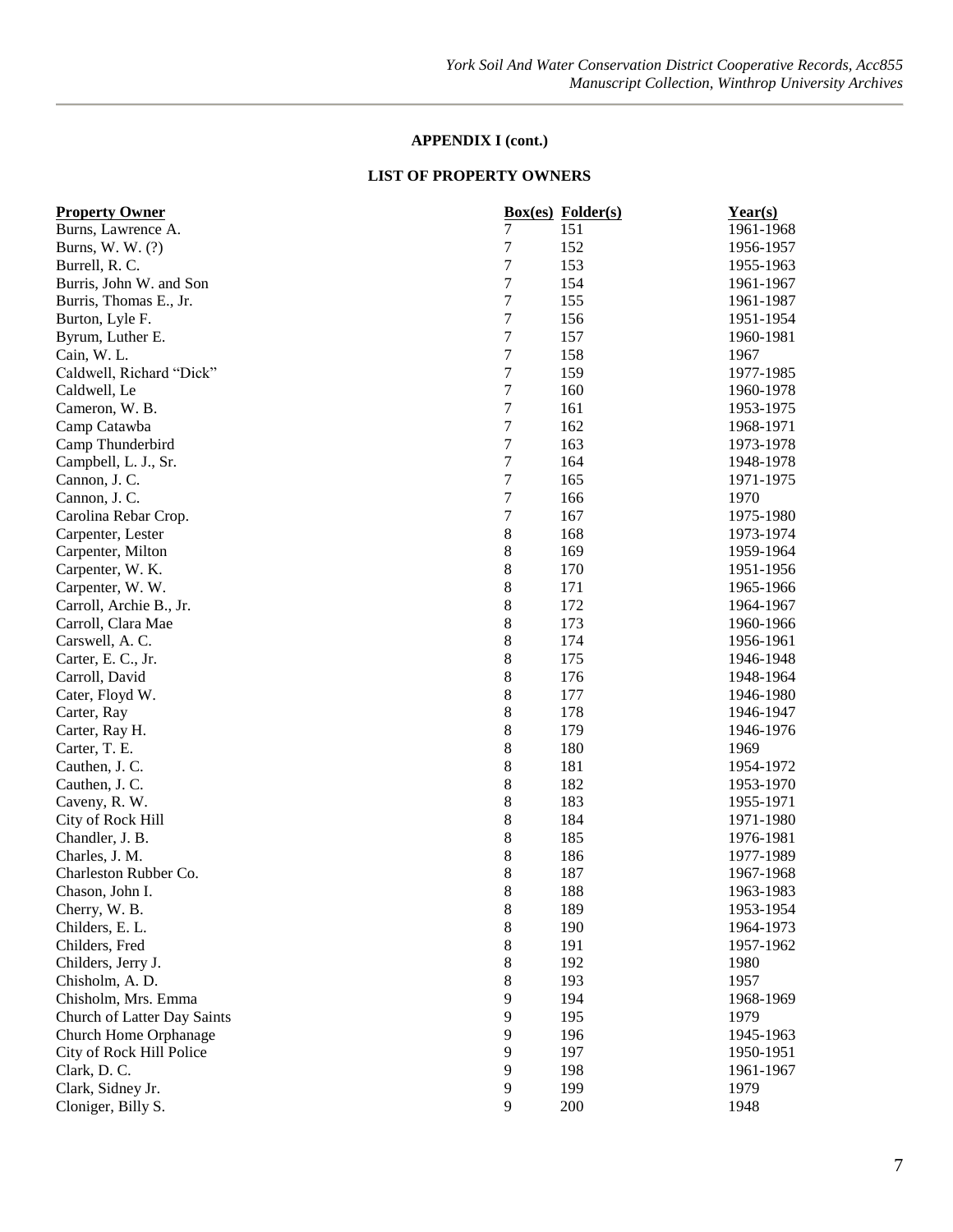| <b>Property Owner</b>      |    | <b>Box(es)</b> Folder(s) | Year(s)   |
|----------------------------|----|--------------------------|-----------|
| Cloniger, Jim C.           | 9  | 201                      | 1967-1970 |
| Clover Tool and Grinding   | 9  | 202                      | 1980      |
| Cobb, Howard C.            | 9  | 203                      | 1947-1951 |
| Coggins, Charles           | 9  | 204                      | 1968-1972 |
| Coleman, Porter            | 9  | 205                      | 1953-1976 |
| Collinge, A. A.            | 9  | 206                      | 1944-1970 |
| Colthrop, Glenn            | 9  | 207                      | 1952-1969 |
| Combs, Earl L.             | 9  | 208                      | 1976      |
| Comer, B. B.               | 9  | 209                      | 1964-1966 |
| Comer, Glenn               | 9  | 210                      | 1970-1972 |
| Comer, Hugh                | 9  | 211                      | 1950-1967 |
| Comer, Reece E.            | 9  | 212                      | 1957-1963 |
| Conipe, Glenn              | 9  | 213                      | 1962-1978 |
| Conner, Coy G.             | 9  | 214                      | 1966-1970 |
| Cameron, John              | 9  | 215                      | 1950-1955 |
| <b>Continental Canning</b> | 9  | 216                      | 1965-1967 |
| Cook, Miller O.            | 9  | 217                      | 1964      |
| Cook, Robert               | 9  | 218                      | 1947-1981 |
| Cornwell, Edward B.        | 9  | 219                      | 1968-1970 |
| Cornwell, Fred W.          | 9  | 220                      | 1950-1954 |
| Cornwell, Fred W.          | 9  | 221                      | 1948-1952 |
| Cornwell, Martha C.        | 9  | 222                      | 1946      |
| Cornwell, W. C., Jr.       | 9  | 223                      | 1952-1954 |
| Costner, Durward W.        | 10 | 224                      | 1952-1975 |
| Courtney, A. A.            | 10 | 225                      | 1939-1962 |
| Courtney, S. L., Jr.       | 10 | 226                      | 1967-1978 |
| Covington, L. B.           | 10 | 227                      | 1955-1958 |
| Cowan, Mrs. R. H.          | 10 | 228                      | 1959-1973 |
| Cox, Palmer                | 10 | 229                      | 1970-1976 |
| Craig, H.R.                | 10 | 230                      | 1956-1965 |
| Craig, J. Rufus            | 10 | 231                      | 1959-1961 |
| Craig, M. B.               | 10 | 232                      | 1973      |
| Craig, W. C.               | 10 | 233                      | 1967      |
| Cranford, A. J.            | 10 | 234                      | 1940-1963 |
| Crawford, Jobe, Jr.        | 10 | 235                      | 1981      |
| Crawford, John R.          | 10 | 236                      | 1948-1967 |
| Crawford, Willie           | 10 | 237                      | 1951-1968 |
| Creech, D. M.              | 10 | 238                      | 1962-1965 |
| Creech, D. M.              | 10 | 239                      | 1955-1968 |
| Crosland, H. H.            | 10 | 240                      | 1947-1952 |
| Crosland, J. Miller        | 10 | 241                      | 1973      |
| Crump, W.C.                | 10 | 242                      | 1949-1963 |
| Culbreth, Grady            | 10 | 243                      | 1957-1965 |
|                            | 10 | 244                      |           |
| Culp, J. W.                | 10 | 245                      | 1971-1978 |
| Culp, Woodrow              |    |                          | 1956-1967 |
| Cunningham, John           | 10 | 246                      | 1947-1963 |
| Currence. A. R.            | 10 | 247                      | 1964      |
| Currence, H. J., Jr.       | 11 | 248                      | 1960-1969 |
| Currence, T. P.            | 11 | 249                      | 1967-1968 |
| Currence, T. P.            | 11 | 250                      | 1939-1963 |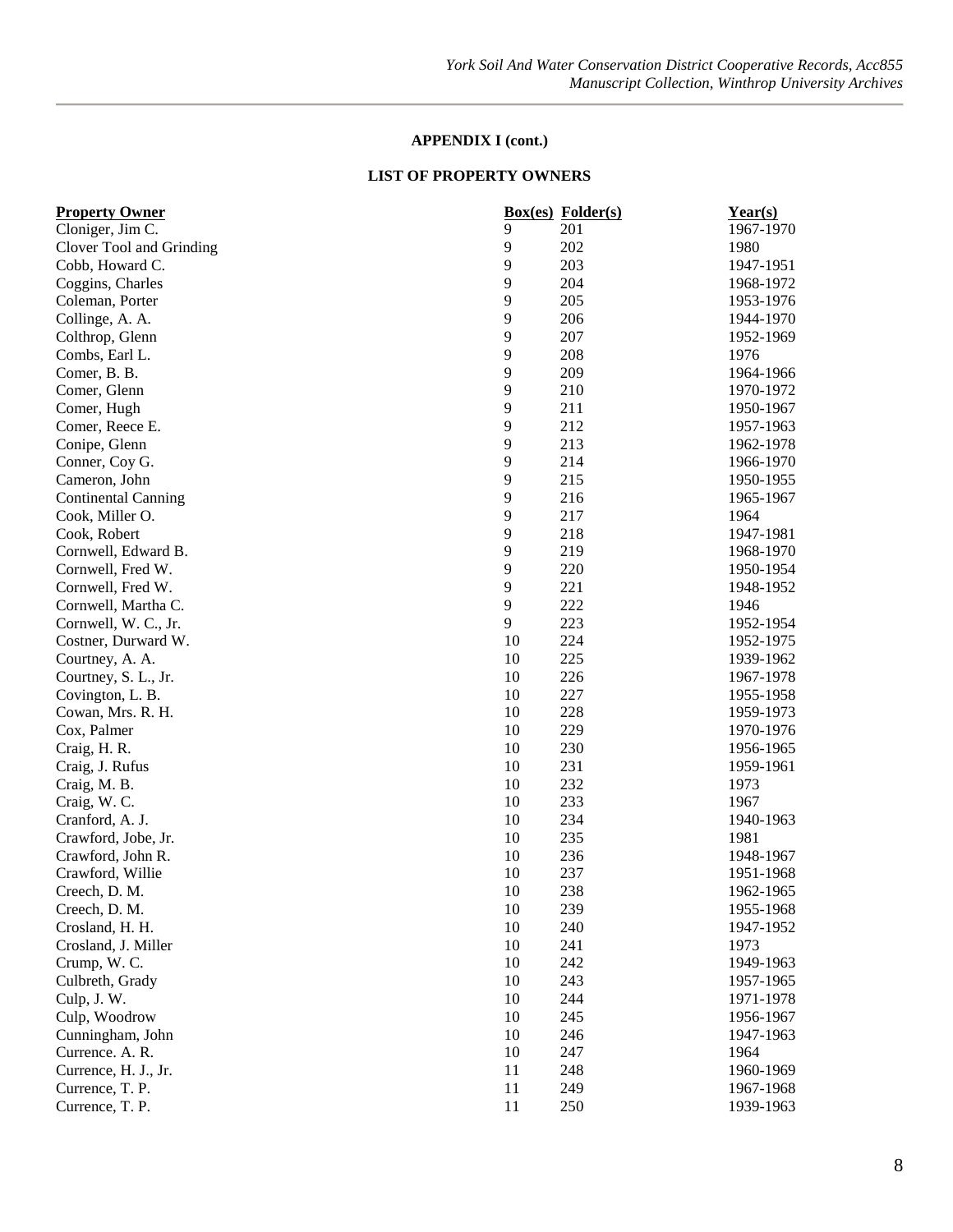| <b>Property Owner</b>  |    | <b>Box(es)</b> Folder(s) | Year(s)   |
|------------------------|----|--------------------------|-----------|
| Currence, W. P.        | 11 | 251                      | 1955-1967 |
| Currence, Walter       | 11 | 252                      | 1951-1964 |
| Curry, J. J.           | 11 | 253                      | 1967-1968 |
| Dagnall, Frank B.      | 11 | 254                      | 1963-1967 |
| Daves, Dwayne          | 11 | 255                      | 1987-1994 |
| Daves, Gene            | 11 | 256                      | 1964-1973 |
| Davidson, Mrs. Lindsay | 11 | 257                      | 1974-1975 |
| Davis, Charles, S.     | 11 | 258                      | 1963-1975 |
| Davis, Floyd M.        | 11 | 259                      | 1959-1965 |
| Davis, Floyd M.        | 11 | 260                      | 1959-1965 |
| Dawkins, B. L.         | 11 | 261                      | 1964      |
| Dawson, G. R., Jr.     | 11 | 262                      | 1966-1977 |
| Deal, G. L.            | 11 | 263                      | 1966-1968 |
| Deal, Willie           | 11 | 264                      | 1956-1970 |
| Deese, Buster          | 11 | 265                      | 1950-1964 |
| Deese, Larry           | 11 | 266                      | 1966-1972 |
| Derrick, T. W.         | 11 | 267                      | 1950-1966 |
| Dickerson, James C.    | 11 | 268                      | 1963-1970 |
| Dickerson, Julian      | 11 | 269                      | 1967-1973 |
| Dickson, James         | 12 | 270                      | 1963-1964 |
| Dickson, Will Robert   | 12 | 271                      | 1977-1980 |
| Dickerson, James       | 12 | 272                      | 1971-1973 |
| Divine Saviour Church  | 12 | 273                      | 1973-1983 |
| Doan, Johnny           | 12 | 274                      | 1982      |
| Dowdle, Mrs. Hugh J.   | 12 | 275                      | 1968      |
| Douglas, Neil          | 12 | 276                      | 1957-1963 |
| Douglas, Wylie         | 12 | 277                      | 1974-1975 |
| Dover, Floyd J.        | 12 | 278                      | 1953-1975 |
| Downing, S. L.         | 12 | 279                      | 1962-1968 |
| Downs, Gerald          | 12 | 280                      | 1971-1976 |
| Drennan, C. D.         | 12 | 281                      | 1964-1974 |
| Dulin, J. H.           | 12 | 282                      | 1959-1964 |
|                        | 12 | 283                      | 1959-1965 |
| Dulin, J. H.           | 12 |                          | 1959-1961 |
| Dulin, J. H.           | 12 | 284<br>285               |           |
| Dulin, Robert N.       |    |                          | 1967      |
| Duncan, Richard        | 12 | 286                      | 1953-1991 |
| Dunlap, J.O.           | 12 | 287                      | 1962-1963 |
| Dunlap, T. C.          | 12 | 288                      | 1954-1969 |
| Dunlap, W. B.          | 12 | 289                      | 1955-1963 |
| Eck, John              | 12 | 290                      | 1948-1951 |
| Edmunds, J. L.         | 12 | 291                      | 1959-1983 |
| Edwards, James W.      | 12 | 292                      | 1973-1975 |
| Elks Club              | 12 | 293                      | 1966-1968 |
| Ellis, Richard         | 12 | 294                      | 1968-1969 |
| Epps, W. S.            | 12 | 295                      | 1963      |
| Estes, J. W.           | 12 | 296                      | 1961-1967 |
| Faile. E. G.           | 13 | 297                      | 1956-1960 |
| Faile, Mamie           | 13 | 298                      | 1962-1965 |
| Faile, Melvin          | 13 | 299                      | 1975      |
| Faircloth, Raymond W.  | 13 | 300                      | 1965-1973 |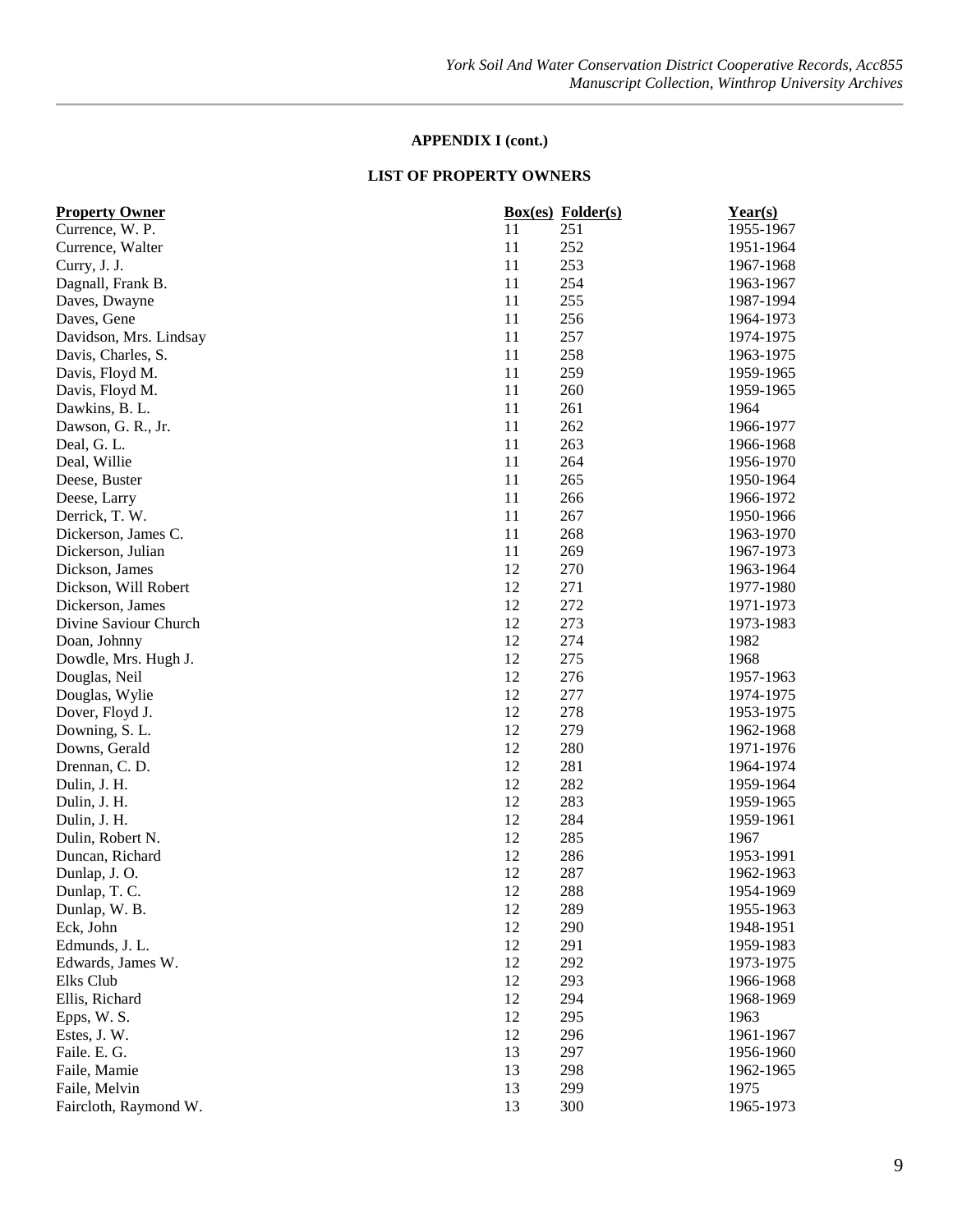| <b>Property Owner</b>    |    | <b>Box(es)</b> Folder(s) | Year(s)   |
|--------------------------|----|--------------------------|-----------|
| Faires, F. B.            | 13 | 301                      | 1948-1970 |
| Falls, Mary C.           | 13 | 302                      | 1949-1969 |
| Falls, Michael           | 13 | 303                      | 1973-1981 |
| Farris, Gene             | 13 | 304                      | 1948-1963 |
| Farris, J. B., Sr.       | 13 | 305                      | 1956-1962 |
| Farris, Joe F.           | 13 | 306                      | 1956-1963 |
| Farris, O.C.             | 13 | 307                      | 1946-1974 |
| Faulkenberry, Mrs. Addie | 13 | 308                      | 1954-1957 |
| Faulkenberry, Mrs. Addie | 13 | 309                      | 1954-1957 |
| Faulkenberry, M. C.      | 13 | 310                      | 1969      |
| Faulkenberry, W. F.      | 13 | 311                      | 1978-1979 |
| Faulkner, W. M.          | 13 | 312                      | 1975-1988 |
| Faulkner, W. M., Jr.     | 13 | 313                      | 1961      |
| Fergerson, Ted P.        | 13 | 314                      | 1968-1973 |
| Ferguson, Bill           | 13 | 315                      | 1976-1979 |
| Ferguson, Howard         | 13 | 316                      | 1946-1963 |
| Ferguson, J. T.          | 13 | 317                      | 1948-1973 |
| Ferguson, L. B.          | 13 | 318                      | 1950-1964 |
| Ferrell, Alex            | 13 | 319                      | 1964-1968 |
| Fewell, Alex J.          | 13 | 320                      | 1953-1973 |
| Ferrell, Charlie         | 13 | 321                      | 1953-1965 |
| Ferrell, Mrs. Frances    | 13 | 322                      | 1947-1982 |
| Ferrell, James L.        | 13 | 323                      | 1974-1975 |
| Fewell, S. L.            | 13 | 324                      | 1946-1964 |
| Fields, Paul             | 14 | 325                      | 1962-1965 |
| Fischer, Boyd            | 14 | 326                      | 1974      |
| Fischer, V. B.           | 14 | 327                      | 1958-1961 |
| Fischer, J. Boyd         | 14 | 328                      | 1974-1981 |
| Fitz, T. E.              | 14 | 329                      | 1956-1960 |
| Flaherty, Robert         | 14 | 330                      | 1977-1980 |
| Flanagan, Mrs. R. S.     | 14 | 331                      | 1966-1973 |
| Flowers, Thad            | 14 | 332                      | 1952-1967 |
| Forbes, B.C.             | 14 | 333                      | 1959-1964 |
| Ford, Joseph A., Jr.     | 14 | 334                      | 1967-1968 |
| Ford, Lacy               | 14 | 335                      | 1952-1964 |
| Ford, O. E.              | 14 | 336                      | 1948-1953 |
| Ford, O. E.              | 14 | 337                      | 1948-1974 |
| Fort Mill Golf Course    | 14 | 338                      | 1971      |
| Foster, E. G.            | 14 | 339                      | 1939-1981 |
| Freeman, Dr. John A.     | 14 | 340                      | 1955-1958 |
| Friendship College       | 14 | 341                      | 1958-1965 |
| Furr, Jim                | 14 | 342                      | 1963-1965 |
| Gamble, James R., Jr.    | 14 | 343                      | 1955-1976 |
| Garrison, E. K.          | 14 | 344                      | 1958-1967 |
| Garrison, G. P.          | 14 | 345                      | 1955-1959 |
| Gettys, Carl E.          | 14 | 346                      | 1961-1987 |
| Gibson, T. W.            | 14 | 347                      | 1964-1967 |
| Gilmore, W. F.           | 14 | 348                      | 1953-1965 |
| Glenn, L. C.             | 14 | 349                      | 1953-1976 |
| Good, J.C.               | 15 | 350                      | 1970-1978 |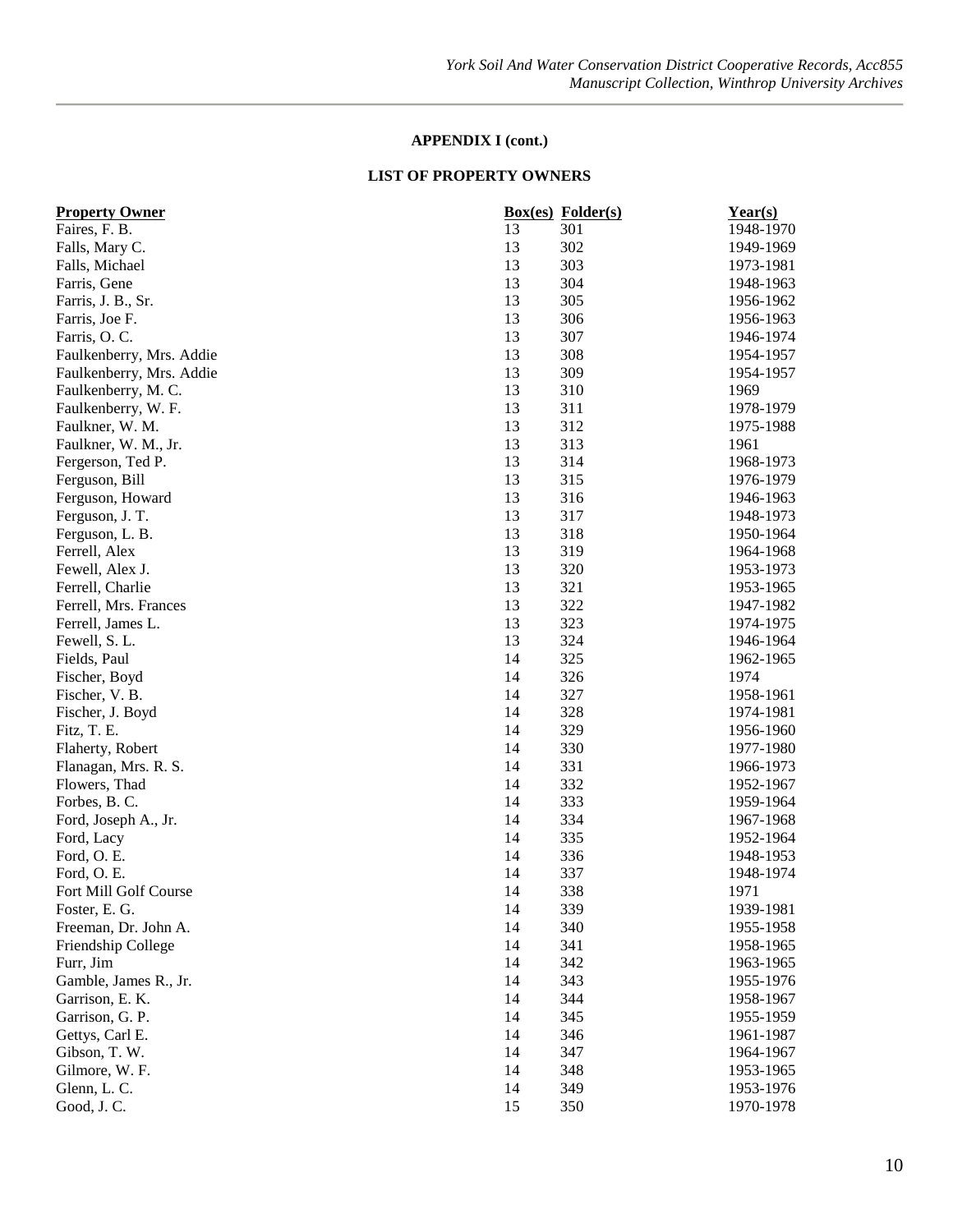| 15<br>351<br>1952-1953<br>Good, James T.<br>15<br>352<br>Grey Rock Country Club<br>1972-1973<br>353<br>Groves, Mrs. L. C.<br>15<br>1958-1964<br>15<br>354<br>1952-1957<br>Hagans, A. V.<br>15<br>355<br>1979-1982<br>Hall, James F.<br>15<br>Hamrick, Joe<br>356<br>1973-1974<br>15<br>357<br>Hannon, Billie A.<br>1962-1965<br>15<br>358<br>1985-1988<br>Hardin, James C.<br>15<br>359<br>Harris, Robert<br>1957-1963<br>15<br>360<br>Harshaw, R. W.<br>1967-1978<br>15<br>Hawkins, Robert<br>361<br>1967-1978<br>15<br>Hensley, E. B.<br>362<br>1963-1965<br>15<br>363<br>Hicklin, Cloud H.<br>1973-1991<br>15<br>364<br>1975-1978<br>Holbrook, W. M.<br>15<br>365<br>1957-1963<br>Holland, W. L.<br>15<br>366<br>1940-1977<br>Hollis, L. N.<br>15<br>367<br>Hood, Faye<br>1964-1974<br>15<br>368<br>1980<br>Hoover, Tom<br>15<br>369<br>Hope, C.I.<br>1954-1968<br>15<br>370<br>1961-1991<br>Horne, Howard E.<br>15<br>Horne, Howard E.<br>371<br>1961-1986<br>Horst, James Don<br>16<br>372<br>1977-1978<br>373<br>Howell, Billy J.<br>16<br>1986-1987<br>374<br>Howell, H. D.<br>16<br>1968-1973<br>375<br>16<br>Howell, R. M.<br>1939-1943<br>Howell, Mrs. Wilma B.<br>16<br>376<br>1958-1977<br>377<br>16<br>1954-1983<br>Hucks, Billy E.<br>378<br>Huffman, Stan E.<br>16<br>1975-1978<br>16<br>379<br>Hutchinson, Hiram<br>1973<br>Hutto, James E.<br>16<br>380<br>1979-1980<br>16<br>381<br>Ingram, Mrs. John<br>1949-1974<br>16<br>382<br>1949-1950<br>Ingram, Mrs. John<br>16<br>383<br>Jackson, A. P.<br>1957-1958<br>16<br>384<br>Jackson, Bernie<br>1947-1965<br>16<br>385<br>1948-1978<br>Jackson, Charles<br>Jackson, F. M.<br>16<br>386<br>1938-1963<br>16<br>387<br>1956-1972<br>Jackson, George<br>388<br>1972-1973<br>16<br>Jackson, Sam<br>1976-1987<br>Jarck, Walter<br>16<br>389<br>1958-1964<br>Jenkins, John H.<br>16<br>390<br>16<br>391<br>1967<br>Johnson, Carl E.<br>Johnson, Donald E.<br>16<br>392<br>1977-1979<br>Johnson, Howard<br>393<br>16<br>1951-1965<br>16<br>394<br>Johnson, Joe<br>1975-1979<br>17<br>395<br>Johnson Realty Co.<br>1953-1965<br>17<br>396<br>Johnson, W. M.<br>1951-1955<br>17<br>397<br>Johnston Farm<br>1955-1963<br>17<br>Johnston, W. E., Jr.<br>398<br>1969-1975<br>17<br>399<br>Karres, Gus<br>1973-1981 | <b>Property Owner</b> |    | <b>Box(es)</b> Folder(s) | Year(s) |
|--------------------------------------------------------------------------------------------------------------------------------------------------------------------------------------------------------------------------------------------------------------------------------------------------------------------------------------------------------------------------------------------------------------------------------------------------------------------------------------------------------------------------------------------------------------------------------------------------------------------------------------------------------------------------------------------------------------------------------------------------------------------------------------------------------------------------------------------------------------------------------------------------------------------------------------------------------------------------------------------------------------------------------------------------------------------------------------------------------------------------------------------------------------------------------------------------------------------------------------------------------------------------------------------------------------------------------------------------------------------------------------------------------------------------------------------------------------------------------------------------------------------------------------------------------------------------------------------------------------------------------------------------------------------------------------------------------------------------------------------------------------------------------------------------------------------------------------------------------------------------------------------------------------------------------------------------------------------------------------------------------------------------------------------------------------------------------------------------------------------------------------------------------------------------------------------------------------------------------------------------------------------------|-----------------------|----|--------------------------|---------|
|                                                                                                                                                                                                                                                                                                                                                                                                                                                                                                                                                                                                                                                                                                                                                                                                                                                                                                                                                                                                                                                                                                                                                                                                                                                                                                                                                                                                                                                                                                                                                                                                                                                                                                                                                                                                                                                                                                                                                                                                                                                                                                                                                                                                                                                                          |                       |    |                          |         |
|                                                                                                                                                                                                                                                                                                                                                                                                                                                                                                                                                                                                                                                                                                                                                                                                                                                                                                                                                                                                                                                                                                                                                                                                                                                                                                                                                                                                                                                                                                                                                                                                                                                                                                                                                                                                                                                                                                                                                                                                                                                                                                                                                                                                                                                                          |                       |    |                          |         |
|                                                                                                                                                                                                                                                                                                                                                                                                                                                                                                                                                                                                                                                                                                                                                                                                                                                                                                                                                                                                                                                                                                                                                                                                                                                                                                                                                                                                                                                                                                                                                                                                                                                                                                                                                                                                                                                                                                                                                                                                                                                                                                                                                                                                                                                                          |                       |    |                          |         |
|                                                                                                                                                                                                                                                                                                                                                                                                                                                                                                                                                                                                                                                                                                                                                                                                                                                                                                                                                                                                                                                                                                                                                                                                                                                                                                                                                                                                                                                                                                                                                                                                                                                                                                                                                                                                                                                                                                                                                                                                                                                                                                                                                                                                                                                                          |                       |    |                          |         |
|                                                                                                                                                                                                                                                                                                                                                                                                                                                                                                                                                                                                                                                                                                                                                                                                                                                                                                                                                                                                                                                                                                                                                                                                                                                                                                                                                                                                                                                                                                                                                                                                                                                                                                                                                                                                                                                                                                                                                                                                                                                                                                                                                                                                                                                                          |                       |    |                          |         |
|                                                                                                                                                                                                                                                                                                                                                                                                                                                                                                                                                                                                                                                                                                                                                                                                                                                                                                                                                                                                                                                                                                                                                                                                                                                                                                                                                                                                                                                                                                                                                                                                                                                                                                                                                                                                                                                                                                                                                                                                                                                                                                                                                                                                                                                                          |                       |    |                          |         |
|                                                                                                                                                                                                                                                                                                                                                                                                                                                                                                                                                                                                                                                                                                                                                                                                                                                                                                                                                                                                                                                                                                                                                                                                                                                                                                                                                                                                                                                                                                                                                                                                                                                                                                                                                                                                                                                                                                                                                                                                                                                                                                                                                                                                                                                                          |                       |    |                          |         |
|                                                                                                                                                                                                                                                                                                                                                                                                                                                                                                                                                                                                                                                                                                                                                                                                                                                                                                                                                                                                                                                                                                                                                                                                                                                                                                                                                                                                                                                                                                                                                                                                                                                                                                                                                                                                                                                                                                                                                                                                                                                                                                                                                                                                                                                                          |                       |    |                          |         |
|                                                                                                                                                                                                                                                                                                                                                                                                                                                                                                                                                                                                                                                                                                                                                                                                                                                                                                                                                                                                                                                                                                                                                                                                                                                                                                                                                                                                                                                                                                                                                                                                                                                                                                                                                                                                                                                                                                                                                                                                                                                                                                                                                                                                                                                                          |                       |    |                          |         |
|                                                                                                                                                                                                                                                                                                                                                                                                                                                                                                                                                                                                                                                                                                                                                                                                                                                                                                                                                                                                                                                                                                                                                                                                                                                                                                                                                                                                                                                                                                                                                                                                                                                                                                                                                                                                                                                                                                                                                                                                                                                                                                                                                                                                                                                                          |                       |    |                          |         |
|                                                                                                                                                                                                                                                                                                                                                                                                                                                                                                                                                                                                                                                                                                                                                                                                                                                                                                                                                                                                                                                                                                                                                                                                                                                                                                                                                                                                                                                                                                                                                                                                                                                                                                                                                                                                                                                                                                                                                                                                                                                                                                                                                                                                                                                                          |                       |    |                          |         |
|                                                                                                                                                                                                                                                                                                                                                                                                                                                                                                                                                                                                                                                                                                                                                                                                                                                                                                                                                                                                                                                                                                                                                                                                                                                                                                                                                                                                                                                                                                                                                                                                                                                                                                                                                                                                                                                                                                                                                                                                                                                                                                                                                                                                                                                                          |                       |    |                          |         |
|                                                                                                                                                                                                                                                                                                                                                                                                                                                                                                                                                                                                                                                                                                                                                                                                                                                                                                                                                                                                                                                                                                                                                                                                                                                                                                                                                                                                                                                                                                                                                                                                                                                                                                                                                                                                                                                                                                                                                                                                                                                                                                                                                                                                                                                                          |                       |    |                          |         |
|                                                                                                                                                                                                                                                                                                                                                                                                                                                                                                                                                                                                                                                                                                                                                                                                                                                                                                                                                                                                                                                                                                                                                                                                                                                                                                                                                                                                                                                                                                                                                                                                                                                                                                                                                                                                                                                                                                                                                                                                                                                                                                                                                                                                                                                                          |                       |    |                          |         |
|                                                                                                                                                                                                                                                                                                                                                                                                                                                                                                                                                                                                                                                                                                                                                                                                                                                                                                                                                                                                                                                                                                                                                                                                                                                                                                                                                                                                                                                                                                                                                                                                                                                                                                                                                                                                                                                                                                                                                                                                                                                                                                                                                                                                                                                                          |                       |    |                          |         |
|                                                                                                                                                                                                                                                                                                                                                                                                                                                                                                                                                                                                                                                                                                                                                                                                                                                                                                                                                                                                                                                                                                                                                                                                                                                                                                                                                                                                                                                                                                                                                                                                                                                                                                                                                                                                                                                                                                                                                                                                                                                                                                                                                                                                                                                                          |                       |    |                          |         |
|                                                                                                                                                                                                                                                                                                                                                                                                                                                                                                                                                                                                                                                                                                                                                                                                                                                                                                                                                                                                                                                                                                                                                                                                                                                                                                                                                                                                                                                                                                                                                                                                                                                                                                                                                                                                                                                                                                                                                                                                                                                                                                                                                                                                                                                                          |                       |    |                          |         |
|                                                                                                                                                                                                                                                                                                                                                                                                                                                                                                                                                                                                                                                                                                                                                                                                                                                                                                                                                                                                                                                                                                                                                                                                                                                                                                                                                                                                                                                                                                                                                                                                                                                                                                                                                                                                                                                                                                                                                                                                                                                                                                                                                                                                                                                                          |                       |    |                          |         |
|                                                                                                                                                                                                                                                                                                                                                                                                                                                                                                                                                                                                                                                                                                                                                                                                                                                                                                                                                                                                                                                                                                                                                                                                                                                                                                                                                                                                                                                                                                                                                                                                                                                                                                                                                                                                                                                                                                                                                                                                                                                                                                                                                                                                                                                                          |                       |    |                          |         |
|                                                                                                                                                                                                                                                                                                                                                                                                                                                                                                                                                                                                                                                                                                                                                                                                                                                                                                                                                                                                                                                                                                                                                                                                                                                                                                                                                                                                                                                                                                                                                                                                                                                                                                                                                                                                                                                                                                                                                                                                                                                                                                                                                                                                                                                                          |                       |    |                          |         |
|                                                                                                                                                                                                                                                                                                                                                                                                                                                                                                                                                                                                                                                                                                                                                                                                                                                                                                                                                                                                                                                                                                                                                                                                                                                                                                                                                                                                                                                                                                                                                                                                                                                                                                                                                                                                                                                                                                                                                                                                                                                                                                                                                                                                                                                                          |                       |    |                          |         |
|                                                                                                                                                                                                                                                                                                                                                                                                                                                                                                                                                                                                                                                                                                                                                                                                                                                                                                                                                                                                                                                                                                                                                                                                                                                                                                                                                                                                                                                                                                                                                                                                                                                                                                                                                                                                                                                                                                                                                                                                                                                                                                                                                                                                                                                                          |                       |    |                          |         |
|                                                                                                                                                                                                                                                                                                                                                                                                                                                                                                                                                                                                                                                                                                                                                                                                                                                                                                                                                                                                                                                                                                                                                                                                                                                                                                                                                                                                                                                                                                                                                                                                                                                                                                                                                                                                                                                                                                                                                                                                                                                                                                                                                                                                                                                                          |                       |    |                          |         |
|                                                                                                                                                                                                                                                                                                                                                                                                                                                                                                                                                                                                                                                                                                                                                                                                                                                                                                                                                                                                                                                                                                                                                                                                                                                                                                                                                                                                                                                                                                                                                                                                                                                                                                                                                                                                                                                                                                                                                                                                                                                                                                                                                                                                                                                                          |                       |    |                          |         |
|                                                                                                                                                                                                                                                                                                                                                                                                                                                                                                                                                                                                                                                                                                                                                                                                                                                                                                                                                                                                                                                                                                                                                                                                                                                                                                                                                                                                                                                                                                                                                                                                                                                                                                                                                                                                                                                                                                                                                                                                                                                                                                                                                                                                                                                                          |                       |    |                          |         |
|                                                                                                                                                                                                                                                                                                                                                                                                                                                                                                                                                                                                                                                                                                                                                                                                                                                                                                                                                                                                                                                                                                                                                                                                                                                                                                                                                                                                                                                                                                                                                                                                                                                                                                                                                                                                                                                                                                                                                                                                                                                                                                                                                                                                                                                                          |                       |    |                          |         |
|                                                                                                                                                                                                                                                                                                                                                                                                                                                                                                                                                                                                                                                                                                                                                                                                                                                                                                                                                                                                                                                                                                                                                                                                                                                                                                                                                                                                                                                                                                                                                                                                                                                                                                                                                                                                                                                                                                                                                                                                                                                                                                                                                                                                                                                                          |                       |    |                          |         |
|                                                                                                                                                                                                                                                                                                                                                                                                                                                                                                                                                                                                                                                                                                                                                                                                                                                                                                                                                                                                                                                                                                                                                                                                                                                                                                                                                                                                                                                                                                                                                                                                                                                                                                                                                                                                                                                                                                                                                                                                                                                                                                                                                                                                                                                                          |                       |    |                          |         |
|                                                                                                                                                                                                                                                                                                                                                                                                                                                                                                                                                                                                                                                                                                                                                                                                                                                                                                                                                                                                                                                                                                                                                                                                                                                                                                                                                                                                                                                                                                                                                                                                                                                                                                                                                                                                                                                                                                                                                                                                                                                                                                                                                                                                                                                                          |                       |    |                          |         |
|                                                                                                                                                                                                                                                                                                                                                                                                                                                                                                                                                                                                                                                                                                                                                                                                                                                                                                                                                                                                                                                                                                                                                                                                                                                                                                                                                                                                                                                                                                                                                                                                                                                                                                                                                                                                                                                                                                                                                                                                                                                                                                                                                                                                                                                                          |                       |    |                          |         |
|                                                                                                                                                                                                                                                                                                                                                                                                                                                                                                                                                                                                                                                                                                                                                                                                                                                                                                                                                                                                                                                                                                                                                                                                                                                                                                                                                                                                                                                                                                                                                                                                                                                                                                                                                                                                                                                                                                                                                                                                                                                                                                                                                                                                                                                                          |                       |    |                          |         |
|                                                                                                                                                                                                                                                                                                                                                                                                                                                                                                                                                                                                                                                                                                                                                                                                                                                                                                                                                                                                                                                                                                                                                                                                                                                                                                                                                                                                                                                                                                                                                                                                                                                                                                                                                                                                                                                                                                                                                                                                                                                                                                                                                                                                                                                                          |                       |    |                          |         |
|                                                                                                                                                                                                                                                                                                                                                                                                                                                                                                                                                                                                                                                                                                                                                                                                                                                                                                                                                                                                                                                                                                                                                                                                                                                                                                                                                                                                                                                                                                                                                                                                                                                                                                                                                                                                                                                                                                                                                                                                                                                                                                                                                                                                                                                                          |                       |    |                          |         |
|                                                                                                                                                                                                                                                                                                                                                                                                                                                                                                                                                                                                                                                                                                                                                                                                                                                                                                                                                                                                                                                                                                                                                                                                                                                                                                                                                                                                                                                                                                                                                                                                                                                                                                                                                                                                                                                                                                                                                                                                                                                                                                                                                                                                                                                                          |                       |    |                          |         |
|                                                                                                                                                                                                                                                                                                                                                                                                                                                                                                                                                                                                                                                                                                                                                                                                                                                                                                                                                                                                                                                                                                                                                                                                                                                                                                                                                                                                                                                                                                                                                                                                                                                                                                                                                                                                                                                                                                                                                                                                                                                                                                                                                                                                                                                                          |                       |    |                          |         |
|                                                                                                                                                                                                                                                                                                                                                                                                                                                                                                                                                                                                                                                                                                                                                                                                                                                                                                                                                                                                                                                                                                                                                                                                                                                                                                                                                                                                                                                                                                                                                                                                                                                                                                                                                                                                                                                                                                                                                                                                                                                                                                                                                                                                                                                                          |                       |    |                          |         |
|                                                                                                                                                                                                                                                                                                                                                                                                                                                                                                                                                                                                                                                                                                                                                                                                                                                                                                                                                                                                                                                                                                                                                                                                                                                                                                                                                                                                                                                                                                                                                                                                                                                                                                                                                                                                                                                                                                                                                                                                                                                                                                                                                                                                                                                                          |                       |    |                          |         |
|                                                                                                                                                                                                                                                                                                                                                                                                                                                                                                                                                                                                                                                                                                                                                                                                                                                                                                                                                                                                                                                                                                                                                                                                                                                                                                                                                                                                                                                                                                                                                                                                                                                                                                                                                                                                                                                                                                                                                                                                                                                                                                                                                                                                                                                                          |                       |    |                          |         |
|                                                                                                                                                                                                                                                                                                                                                                                                                                                                                                                                                                                                                                                                                                                                                                                                                                                                                                                                                                                                                                                                                                                                                                                                                                                                                                                                                                                                                                                                                                                                                                                                                                                                                                                                                                                                                                                                                                                                                                                                                                                                                                                                                                                                                                                                          |                       |    |                          |         |
|                                                                                                                                                                                                                                                                                                                                                                                                                                                                                                                                                                                                                                                                                                                                                                                                                                                                                                                                                                                                                                                                                                                                                                                                                                                                                                                                                                                                                                                                                                                                                                                                                                                                                                                                                                                                                                                                                                                                                                                                                                                                                                                                                                                                                                                                          |                       |    |                          |         |
|                                                                                                                                                                                                                                                                                                                                                                                                                                                                                                                                                                                                                                                                                                                                                                                                                                                                                                                                                                                                                                                                                                                                                                                                                                                                                                                                                                                                                                                                                                                                                                                                                                                                                                                                                                                                                                                                                                                                                                                                                                                                                                                                                                                                                                                                          |                       |    |                          |         |
|                                                                                                                                                                                                                                                                                                                                                                                                                                                                                                                                                                                                                                                                                                                                                                                                                                                                                                                                                                                                                                                                                                                                                                                                                                                                                                                                                                                                                                                                                                                                                                                                                                                                                                                                                                                                                                                                                                                                                                                                                                                                                                                                                                                                                                                                          |                       |    |                          |         |
|                                                                                                                                                                                                                                                                                                                                                                                                                                                                                                                                                                                                                                                                                                                                                                                                                                                                                                                                                                                                                                                                                                                                                                                                                                                                                                                                                                                                                                                                                                                                                                                                                                                                                                                                                                                                                                                                                                                                                                                                                                                                                                                                                                                                                                                                          |                       |    |                          |         |
|                                                                                                                                                                                                                                                                                                                                                                                                                                                                                                                                                                                                                                                                                                                                                                                                                                                                                                                                                                                                                                                                                                                                                                                                                                                                                                                                                                                                                                                                                                                                                                                                                                                                                                                                                                                                                                                                                                                                                                                                                                                                                                                                                                                                                                                                          |                       |    |                          |         |
|                                                                                                                                                                                                                                                                                                                                                                                                                                                                                                                                                                                                                                                                                                                                                                                                                                                                                                                                                                                                                                                                                                                                                                                                                                                                                                                                                                                                                                                                                                                                                                                                                                                                                                                                                                                                                                                                                                                                                                                                                                                                                                                                                                                                                                                                          |                       |    |                          |         |
|                                                                                                                                                                                                                                                                                                                                                                                                                                                                                                                                                                                                                                                                                                                                                                                                                                                                                                                                                                                                                                                                                                                                                                                                                                                                                                                                                                                                                                                                                                                                                                                                                                                                                                                                                                                                                                                                                                                                                                                                                                                                                                                                                                                                                                                                          |                       |    |                          |         |
|                                                                                                                                                                                                                                                                                                                                                                                                                                                                                                                                                                                                                                                                                                                                                                                                                                                                                                                                                                                                                                                                                                                                                                                                                                                                                                                                                                                                                                                                                                                                                                                                                                                                                                                                                                                                                                                                                                                                                                                                                                                                                                                                                                                                                                                                          |                       |    |                          |         |
|                                                                                                                                                                                                                                                                                                                                                                                                                                                                                                                                                                                                                                                                                                                                                                                                                                                                                                                                                                                                                                                                                                                                                                                                                                                                                                                                                                                                                                                                                                                                                                                                                                                                                                                                                                                                                                                                                                                                                                                                                                                                                                                                                                                                                                                                          |                       |    |                          |         |
|                                                                                                                                                                                                                                                                                                                                                                                                                                                                                                                                                                                                                                                                                                                                                                                                                                                                                                                                                                                                                                                                                                                                                                                                                                                                                                                                                                                                                                                                                                                                                                                                                                                                                                                                                                                                                                                                                                                                                                                                                                                                                                                                                                                                                                                                          |                       |    |                          |         |
|                                                                                                                                                                                                                                                                                                                                                                                                                                                                                                                                                                                                                                                                                                                                                                                                                                                                                                                                                                                                                                                                                                                                                                                                                                                                                                                                                                                                                                                                                                                                                                                                                                                                                                                                                                                                                                                                                                                                                                                                                                                                                                                                                                                                                                                                          | Kelly, Melvin Jr.     | 17 | 400                      | 1980    |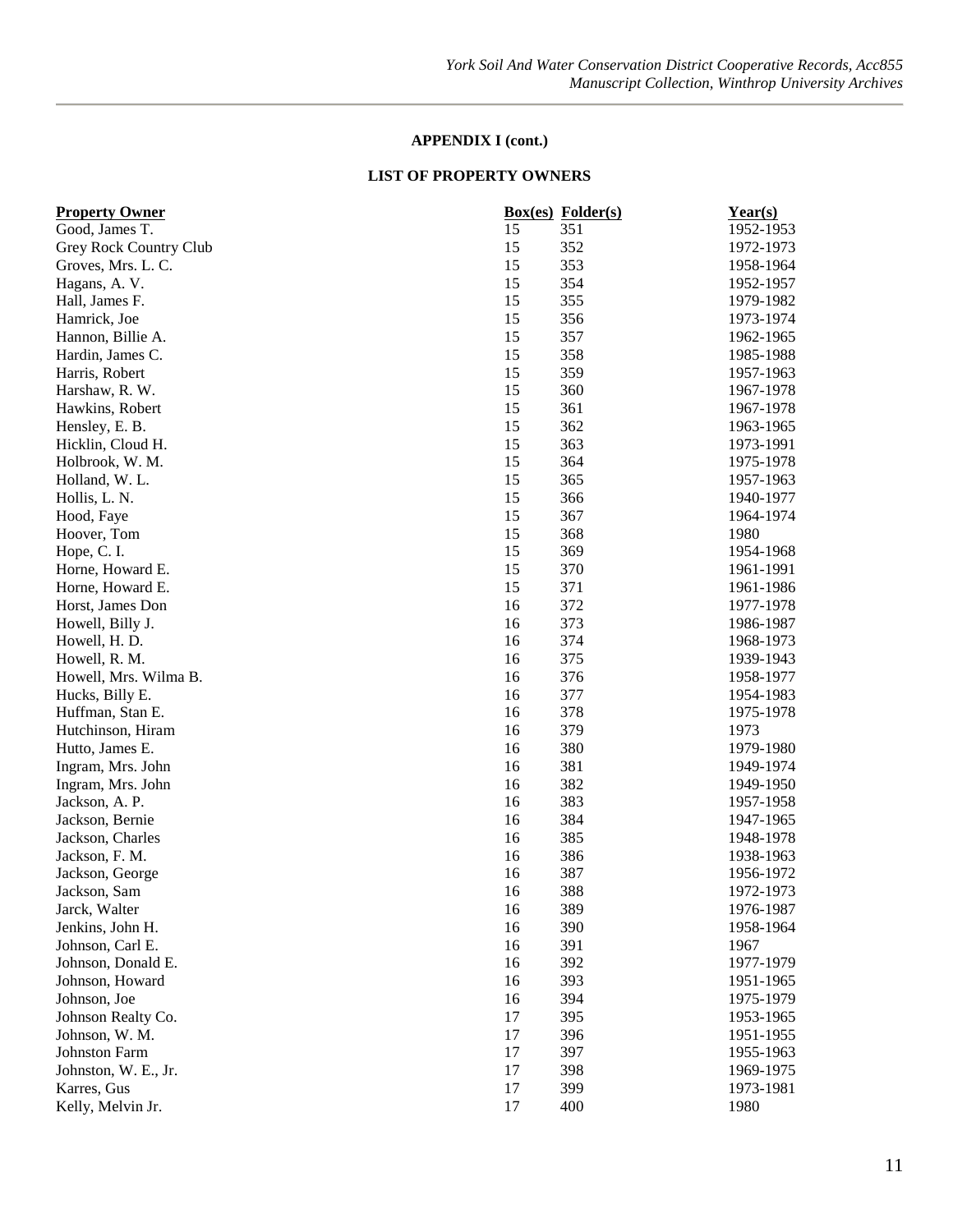| <b>Property Owner</b>     |    | <b>Box(es)</b> Folder(s) | Year(s)   |
|---------------------------|----|--------------------------|-----------|
| Kennedy, Mary Jo          | 17 | 401                      | 1964-1977 |
| Killian, Joe/Lewis        | 17 | 402                      | 1981      |
| Kimball, B. G.            | 17 | 403                      | 1971-1972 |
| Kimbrell, J. H.           | 17 | 404                      | 1947-1963 |
| Kimbrell, R. H.           | 17 | 405                      | 1940-1963 |
| Kings Mountain State Park | 17 | 406                      | 1968-1978 |
| Landstreet, Fairfax S.    | 17 | 407                      | 1959-1968 |
| <b>Latham Associates</b>  | 17 | 408                      | 1973-1975 |
| Latham, Sam               | 17 | 409                      | 1974-1983 |
| Lee, Theodore             | 17 | 410                      | 1960-1961 |
| Leonard, Lawrence         | 17 | 411                      | 1974      |
| Lever, M. D. Estate       | 17 | 412                      | 1956-1979 |
| Lewis, Emmitt             | 17 | 413                      | 1962-1982 |
| Linderman, J. Leroy       | 17 | 414                      | 1977-1978 |
| Lineburger, Bob           | 17 | 415                      | 1966-1968 |
| Lineburger, Miles         | 18 | 416                      | 1980      |
| Littlejohn, E. S.         | 18 | 417                      | 1939-1978 |
| Littlejohn, Mrs. Mary     | 18 | 418                      | 1972-1973 |
| Lockhart Power Co.        | 18 | 419                      | 1962-1976 |
| Love, Addie H.            | 18 | 420                      | 1982-1991 |
| Love, B. R., Jr.          | 18 | 421                      | 1960-1978 |
| Love, James F.            | 18 | 422                      | 1949-1969 |
| Love, James, L.           | 18 | 423                      | 1960-1965 |
| Mack, Mrs. Liz N.         | 18 | 424                      | 1939      |
| Mack, F. M.               | 18 | 425                      | 1951-1972 |
| Mack, F. M.               | 18 | 426                      | 1950-1970 |
| MacWhirter, James Evan    | 18 | 427                      | 1972-1989 |
| Martin, Albert            | 18 | 428                      | 1947-1948 |
| Martin, J. A.             | 18 | 429                      | 1968-1978 |
| Martin, J. F.             | 18 | 430                      | 1962-1967 |
| Martin, M. O.             | 18 | 431                      | 1956-1957 |
| Martin, W. H.             | 18 | 432                      | 1942-1946 |
| Matthews, Gerald          | 18 | 433                      | 1981      |
| Matthews, J. K.           | 18 | 434                      | 1975-1976 |
| Mattox, Zeb               | 19 | 435                      | 1960-1984 |
| McAfee, W. B.             | 19 | 436                      | 1961-1963 |
| McAlhaney, Jacob R.       | 19 | 437                      | 1961-1969 |
| McCall, L. L.             | 19 | 438                      | 1960-1977 |
| McCarter, Andy B.         | 19 | 439                      | 1963-1965 |
| McCarter, D. D.           | 19 | 440                      | 1961-1974 |
| McCarter, H. M.           | 19 | 441                      | 1948-1979 |
| McCarter, J. M.           | 19 | 442                      | 1961-1963 |
| McCarter, Martin W.       | 19 | 443                      | 1941-1963 |
| McCarter, R. L.           | 19 | 444                      | 1958-1960 |
| McCarter, Ross J.         | 19 | 445                      | 1940-1974 |
| Cobb, S.C., Sr.           | 19 | 446                      | 1961      |
| McCutcheon, Robert D.     | 19 | 447                      | 1979-1987 |
| McDaniel, Otho            | 19 | 448                      | 1960-1965 |
| McFalls, David            | 19 | 449                      | 1974      |
| McGill, Charles           | 19 | 450                      | 1948-1972 |
|                           |    |                          |           |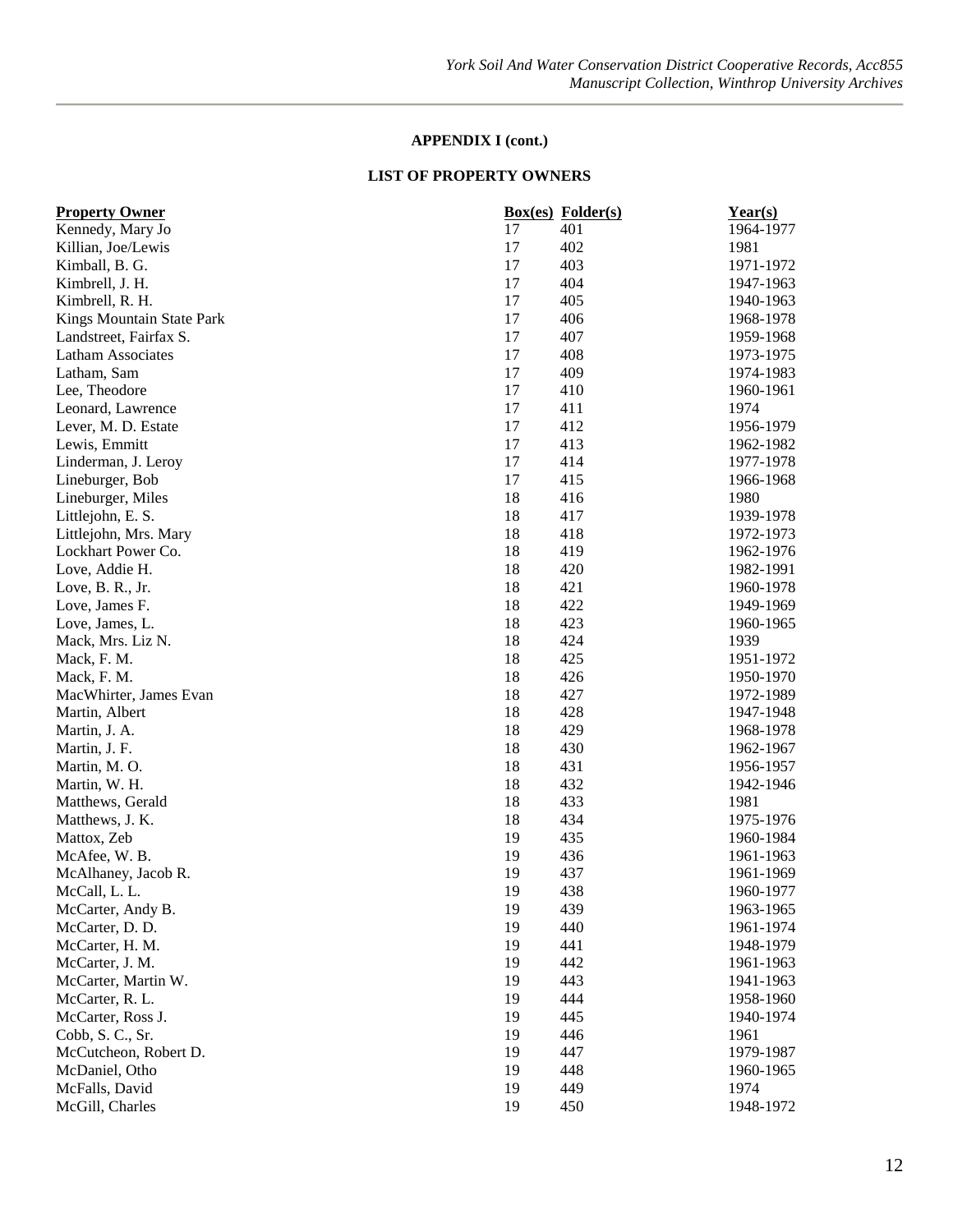| <b>Property Owner</b>    |    | <b>Box(es)</b> Folder(s) | Year(s)   |
|--------------------------|----|--------------------------|-----------|
| McGill, Charles F.       | 19 | 451                      | 1948-1972 |
| McGill, J. B.            | 19 | 452                      | 1962-1977 |
| McGill, J. Blakely       | 19 | 453                      | 1955-1963 |
| McKnight, Kenneth J.     | 19 | 454                      | 1981      |
| McLean, Tom              | 19 | 455                      | 1964-1970 |
| McWaters, W. J.          | 19 | 456                      | 1969-1971 |
| Joe, Meek                | 20 | 457                      | 1971-1975 |
| Mendenhall, Sam          | 20 | 458                      | 1967-1968 |
| Mills, J. B., Jr.        | 20 | 459                      | 1939      |
| Mitchell, Melvin         | 20 | 460                      | 1973-1978 |
| Mitchell, S. F.          | 20 | 461                      | 1950-1954 |
| Mode, Clarence Jr.       | 20 | 462                      | 1981      |
| Moore, Jane A.           | 20 | 463                      | 1956-1984 |
| Moore, John              | 20 | 464                      | 1969-1983 |
| Myers, John L.           | 20 | 465                      | 1978-1992 |
| Neely, Arthur D., Jr.    | 20 | 466                      | 1973-1983 |
| Neal, Eugene C.          | 20 | 467                      | 1973      |
| Neely, John R.           | 20 | 468                      | 1958-1960 |
| Neely, John T.           | 20 | 469                      | 1951-1979 |
| Neely's Creek ARP Church | 20 | 470                      | 1960      |
| Newell, Clyde W.         | 20 | 471                      | 1969-1984 |
| Nichols, G. T.           | 20 | 472                      | 1978-1979 |
| Nims, Fred               | 20 | 473                      | 1948-1963 |
| Nivens, Earl             | 20 | 474                      | 1971-1972 |
| Norman, R. W.            | 20 | 475                      | 1963-1981 |
| Oates, Mattie            | 20 | 476                      | 1967-1972 |
| Patterson, Bill          | 20 | 477                      | 1973-1974 |
| Parker, Charles M.       | 20 | 478                      | 1961-1965 |
| Parker, L. W.            | 20 | 479                      | 1962-1978 |
| Patterson, Leonard H.    | 20 | 480                      | 1950-1981 |
| Pegram, T. M.            | 20 | 481                      | 1974-1977 |
| Penland, Steve           | 20 | 482                      | 1976      |
| Percival, C. C.          | 21 | 483                      | 1964-1978 |
|                          | 21 | 484                      |           |
| Petty, George B., Jr.    | 21 | 485                      | 1956-1973 |
| Pickett, James           | 21 |                          | 1953-1978 |
| Plaxico, Mrs. Belle H.   |    | 486                      | 1964-1972 |
| Plaxico, Mrs. Belle H.   | 21 | 487                      | 1964-1968 |
| Pairier, George C.       | 21 | 488                      | 1979-1981 |
| Poston, Paul             | 21 | 489                      | 1958-1965 |
| Poston, Paul             | 21 | 490                      | 1959-1964 |
| Pruitt, Garland C.       | 21 | 491                      | 1977-1978 |
| Pursley, John L.         | 21 | 492                      | 1963-1966 |
| Pursley, W. P.           | 21 | 493                      | 1946-1979 |
| Pursley, W. P.           | 21 | 494                      | 1963-1975 |
| Purtell, E. C., Jr.      | 21 | 495                      | 1987      |
| Queen, Raymond C.        | 21 | 496                      | 1960-1966 |
| Queen, Thomas F.         | 21 | 497                      | 1973-1978 |
| Rainey, Joe H.           | 21 | 498                      | 1961-1990 |
| Rainey, Joe H.           | 21 | 499                      | 1959-1982 |
| Ramsey, Preston M.       | 21 | 500                      | 1957-1985 |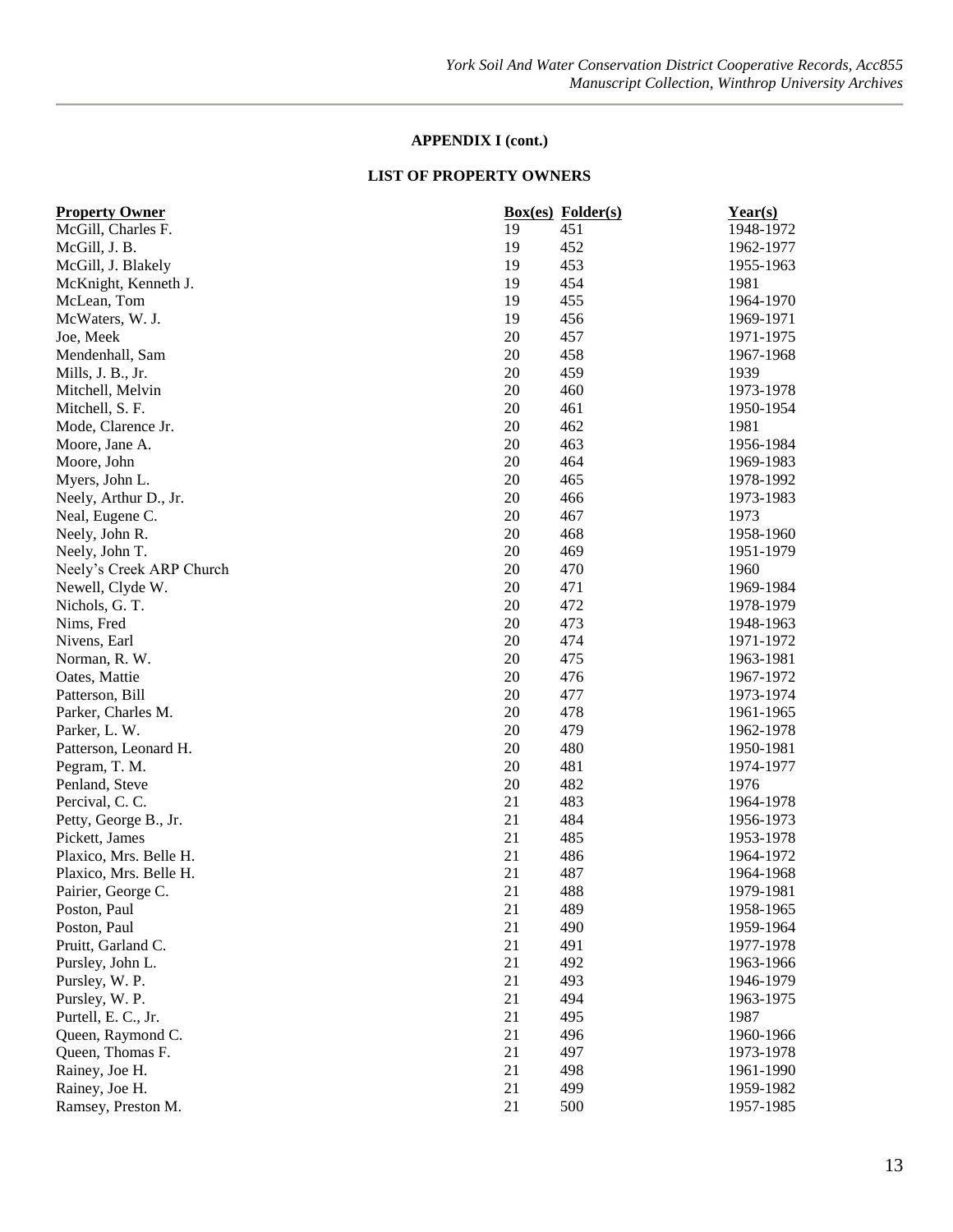| Rauton, J. E.<br>21<br>501<br>1949-1954<br>21<br>502<br>1974<br>Rea Construction Co.<br>21<br>501<br>Reel, James R.<br>1955-1971<br>21<br>502<br>1967-1984<br>Reid, C. D., Jr.<br>21<br>503<br>Reid, C.D.<br>1946-1979<br>21<br>Reid, C.D.<br>504<br>1949-1979<br>21<br>505<br>Reg Farrant<br>1984<br>22<br>508<br>1950-1970<br>Rhodes, Ivan R.<br>22<br>509<br>Robinson, Ben F.<br>1963<br>22<br>510<br>Robinson, Hugh<br>1959-1969<br>22<br>511<br>1976-1978<br>Robinson, W. A.<br>22<br>512<br>City of Rock Hill<br>1962-1985<br>22<br>513<br>Rockholt, James G.<br>1960-1978<br>22<br>514<br>1970-1978<br>Rockholt, Moses<br>22<br>515<br>1969-1971<br>Rosenblatt, Jack<br>22<br>516<br>1968-1970<br>Ross, William P. |
|---------------------------------------------------------------------------------------------------------------------------------------------------------------------------------------------------------------------------------------------------------------------------------------------------------------------------------------------------------------------------------------------------------------------------------------------------------------------------------------------------------------------------------------------------------------------------------------------------------------------------------------------------------------------------------------------------------------------------|
|                                                                                                                                                                                                                                                                                                                                                                                                                                                                                                                                                                                                                                                                                                                           |
|                                                                                                                                                                                                                                                                                                                                                                                                                                                                                                                                                                                                                                                                                                                           |
|                                                                                                                                                                                                                                                                                                                                                                                                                                                                                                                                                                                                                                                                                                                           |
|                                                                                                                                                                                                                                                                                                                                                                                                                                                                                                                                                                                                                                                                                                                           |
|                                                                                                                                                                                                                                                                                                                                                                                                                                                                                                                                                                                                                                                                                                                           |
|                                                                                                                                                                                                                                                                                                                                                                                                                                                                                                                                                                                                                                                                                                                           |
|                                                                                                                                                                                                                                                                                                                                                                                                                                                                                                                                                                                                                                                                                                                           |
|                                                                                                                                                                                                                                                                                                                                                                                                                                                                                                                                                                                                                                                                                                                           |
|                                                                                                                                                                                                                                                                                                                                                                                                                                                                                                                                                                                                                                                                                                                           |
|                                                                                                                                                                                                                                                                                                                                                                                                                                                                                                                                                                                                                                                                                                                           |
|                                                                                                                                                                                                                                                                                                                                                                                                                                                                                                                                                                                                                                                                                                                           |
|                                                                                                                                                                                                                                                                                                                                                                                                                                                                                                                                                                                                                                                                                                                           |
|                                                                                                                                                                                                                                                                                                                                                                                                                                                                                                                                                                                                                                                                                                                           |
|                                                                                                                                                                                                                                                                                                                                                                                                                                                                                                                                                                                                                                                                                                                           |
|                                                                                                                                                                                                                                                                                                                                                                                                                                                                                                                                                                                                                                                                                                                           |
|                                                                                                                                                                                                                                                                                                                                                                                                                                                                                                                                                                                                                                                                                                                           |
| 22<br>517<br>Roy, E. H.<br>1972-1973                                                                                                                                                                                                                                                                                                                                                                                                                                                                                                                                                                                                                                                                                      |
| 22<br>518<br>1948-1986<br>Russell, Perry S.                                                                                                                                                                                                                                                                                                                                                                                                                                                                                                                                                                                                                                                                               |
| 22<br>519<br>Russell, Joe<br>1968-1981                                                                                                                                                                                                                                                                                                                                                                                                                                                                                                                                                                                                                                                                                    |
| 22<br>520<br>1948-1966<br>Russell, Perry                                                                                                                                                                                                                                                                                                                                                                                                                                                                                                                                                                                                                                                                                  |
| 22<br>521<br>1957-1958<br>Rutledge, W. C., Jr.                                                                                                                                                                                                                                                                                                                                                                                                                                                                                                                                                                                                                                                                            |
| 22<br>522<br>Sadler, Fred<br>1967-1977                                                                                                                                                                                                                                                                                                                                                                                                                                                                                                                                                                                                                                                                                    |
| 22<br>523<br>Sadler, Oscar<br>1964-1987                                                                                                                                                                                                                                                                                                                                                                                                                                                                                                                                                                                                                                                                                   |
| 22<br>524<br>Sahlie, Richard<br>1977-1998                                                                                                                                                                                                                                                                                                                                                                                                                                                                                                                                                                                                                                                                                 |
| 22<br>Sam Latham<br>525<br>1974-1986                                                                                                                                                                                                                                                                                                                                                                                                                                                                                                                                                                                                                                                                                      |
| 22<br>526<br>1979-1982<br>Sammons, Duane                                                                                                                                                                                                                                                                                                                                                                                                                                                                                                                                                                                                                                                                                  |
| 22<br>527<br>1964-1971<br>Sanders, Elijah                                                                                                                                                                                                                                                                                                                                                                                                                                                                                                                                                                                                                                                                                 |
| 22<br>Sanders, Mrs. F. K.<br>528<br>1956-1965                                                                                                                                                                                                                                                                                                                                                                                                                                                                                                                                                                                                                                                                             |
| 22<br>529<br>Sandifer Bros<br>1977-1978                                                                                                                                                                                                                                                                                                                                                                                                                                                                                                                                                                                                                                                                                   |
| 22<br>530<br>Sandifer, J. M.<br>1952-1970                                                                                                                                                                                                                                                                                                                                                                                                                                                                                                                                                                                                                                                                                 |
| 23<br>531<br>S.C. Highway Dept.<br>1971-1981                                                                                                                                                                                                                                                                                                                                                                                                                                                                                                                                                                                                                                                                              |
| 23<br>532<br>Scoggins, J. C.<br>1949-1965                                                                                                                                                                                                                                                                                                                                                                                                                                                                                                                                                                                                                                                                                 |
| 23<br>533<br>Scoggins, J. W.<br>1947-1987                                                                                                                                                                                                                                                                                                                                                                                                                                                                                                                                                                                                                                                                                 |
| 23<br>534<br>Scoggins, L. T.<br>1947-1977                                                                                                                                                                                                                                                                                                                                                                                                                                                                                                                                                                                                                                                                                 |
| 23<br>535<br>1958-1989<br>Scott, Sara Belle                                                                                                                                                                                                                                                                                                                                                                                                                                                                                                                                                                                                                                                                               |
| 23<br>536<br>1960-1977<br>Scronce, David D.                                                                                                                                                                                                                                                                                                                                                                                                                                                                                                                                                                                                                                                                               |
| 23<br>537<br>1960-1978<br>Siegler, C. W.                                                                                                                                                                                                                                                                                                                                                                                                                                                                                                                                                                                                                                                                                  |
| 23<br>538<br>1980<br>Settlemyer, Michael W.                                                                                                                                                                                                                                                                                                                                                                                                                                                                                                                                                                                                                                                                               |
| 539<br>1964-1986<br>Seven Brooks Farm<br>23                                                                                                                                                                                                                                                                                                                                                                                                                                                                                                                                                                                                                                                                               |
| 23<br><b>Sharon Corporation</b><br>540<br>1961-1971                                                                                                                                                                                                                                                                                                                                                                                                                                                                                                                                                                                                                                                                       |
| 23<br>541<br>Sharon Primary School<br>1974-1975                                                                                                                                                                                                                                                                                                                                                                                                                                                                                                                                                                                                                                                                           |
| 23<br><b>Sharon Scouts</b><br>542<br>1974                                                                                                                                                                                                                                                                                                                                                                                                                                                                                                                                                                                                                                                                                 |
| Sharpe, H. D.<br>23<br>543<br>1969-1971                                                                                                                                                                                                                                                                                                                                                                                                                                                                                                                                                                                                                                                                                   |
| 23<br>544<br>Sherer, B. W.<br>1961-1962                                                                                                                                                                                                                                                                                                                                                                                                                                                                                                                                                                                                                                                                                   |
| 23<br>545<br>Sherer, H. S.<br>1952-1964                                                                                                                                                                                                                                                                                                                                                                                                                                                                                                                                                                                                                                                                                   |
| Sherer, Willie Jr.<br>23<br>546<br>1948-1963                                                                                                                                                                                                                                                                                                                                                                                                                                                                                                                                                                                                                                                                              |
| 23<br>547<br>Sherer, W.T.<br>1954-1989                                                                                                                                                                                                                                                                                                                                                                                                                                                                                                                                                                                                                                                                                    |
| 23<br>Sherer, W.T.<br>548<br>1958-1982                                                                                                                                                                                                                                                                                                                                                                                                                                                                                                                                                                                                                                                                                    |
| 23<br>Shillinglaw, J. Ernest<br>549<br>1950-1959                                                                                                                                                                                                                                                                                                                                                                                                                                                                                                                                                                                                                                                                          |
| 23<br>550<br>1968-1976<br>Suler, E. B.                                                                                                                                                                                                                                                                                                                                                                                                                                                                                                                                                                                                                                                                                    |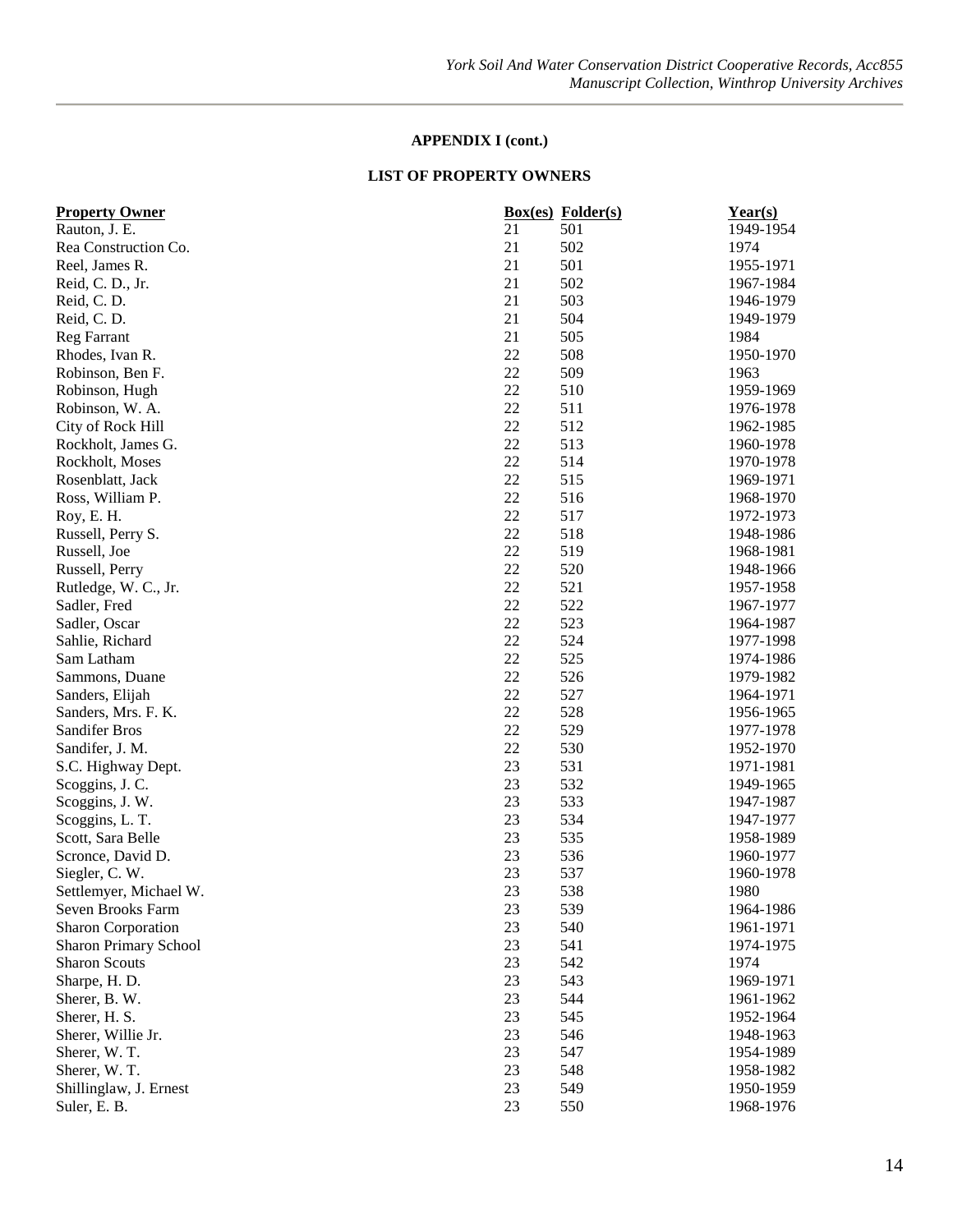| <b>Property Owner</b>            |          | <b>Box(es)</b> Folder(s) | $Year(s)$ |
|----------------------------------|----------|--------------------------|-----------|
| Simonini, Alan                   | 23       | 551                      | 1975-1978 |
| Sims, Emmitt                     | 23       | 552                      | 1947-1963 |
| Simpson, Bill                    | 23       | 553                      | 1973-1980 |
| Smarr, Harold                    | 23       | 554                      | 1976-1987 |
| Smart, W.O.                      | 23       | 555                      | 1952-1977 |
| Smith, E. W.                     | 23       | 556                      | 1946-1979 |
| Smith, E. W.                     | 24       | 557                      | 1946-1979 |
| Smith, Frank C.                  | 24       | 558                      | 1959-1977 |
| Smith, Gregory                   | 24       | 559                      | 1979      |
| Smith, Joe                       | 24       | 560                      | 1957-1958 |
| Smith, Joe D.                    | 24       | 561                      | 1957-1969 |
| Smith, Linden B.                 | 24       | 562                      | 1973-1988 |
| <b>Smith Recreation Park</b>     | 24       | 563                      | 1973-1976 |
| Smyrna ARP Church                | 24       | 564                      | 1976-1978 |
| Snipes, W. B.                    | 24       | 565                      | 1979      |
| Sohn, W. J.                      | 24       | 566                      | 1973-1978 |
| Southern Tree Landscape Co.      | 24       | 567                      | 1980-1982 |
| Stanton, Frank David             | 24       | 568                      | 1961-1978 |
| Stanton, Mrs. H. G.              | 24       | 569                      | 1938-1943 |
| Stewart, Harold                  | 24       | 570                      | 1963-1977 |
| Stewart, Harold L.               | 24       | 571                      | 1958-1974 |
| Stewart, S. J.                   | 24       | 572                      | 1957-1960 |
| Stinson, B. L.                   | 24       | 573                      | 1956-1978 |
| Stinson, B. L.                   | 24       | 574                      | 1948-1978 |
| Stinson, B. L.                   | 24       | 575                      | 1970-1978 |
| Stokes/Kincaid/Whiteside         | 24       | 576                      | 1960-1974 |
| Stover, William T.               | 24       | 577                      | 1974      |
| Sturgis, Charles                 | 24       | 578                      | 1949-1978 |
| Sturgis, Dudley C., Jr.          | 24       | 579                      | 1948-1965 |
| Sutton, A. C. and Sons           | 24       | 580                      | 1966-1984 |
| Taylor, Hebert                   | 24       | 581                      | 1963-1977 |
| Thomas, Moffat                   | 25       | 582                      | 1969-1977 |
| Thomas, Thaddeus M.              | 25       | 583                      | 1958-1969 |
| Thomasson, W.D.                  | 25       | 584                      | 1949-1978 |
| Thomasson, Mrs. W. D.            | 25       | 585                      | 1948-1985 |
| Turner, John M.                  | 25       | 586                      | 1976-1978 |
| <b>Union Baptist Church</b>      | 25       | 587                      | 1983-1984 |
| Voyles, Gary                     | 25       | 588                      | 1974      |
| <b>Vulcan Materials</b>          | 25       | 589                      | 1976-1977 |
| Wallace, H. B.                   | 25       | 590                      | 1968-1989 |
| Walker, A. G.                    | 25       | 591                      | 1951-1979 |
| Walker, Marshall                 | 25       | 592                      | 1958-1963 |
| Walker, M. P.                    | 25       | 593                      | 1980      |
| Ward, W. B., Jr.                 | 25       | 594                      | 1968-1973 |
|                                  | 25       | 595                      |           |
| Ward, Dr. W. B.<br>Warren, J. A. |          |                          | 1952-1956 |
| Watson, Morgan                   | 25<br>25 | 596<br>597               | 1973-1977 |
|                                  |          |                          | 1946-1967 |
| Watson, Morgan                   | $25\,$   | 598                      | 1949-1967 |
| Westbrook, B. A.                 | $25\,$   | 599                      | 1969-1983 |
| Westbrook, B. A.                 | 25       | 600                      | 1945-1979 |